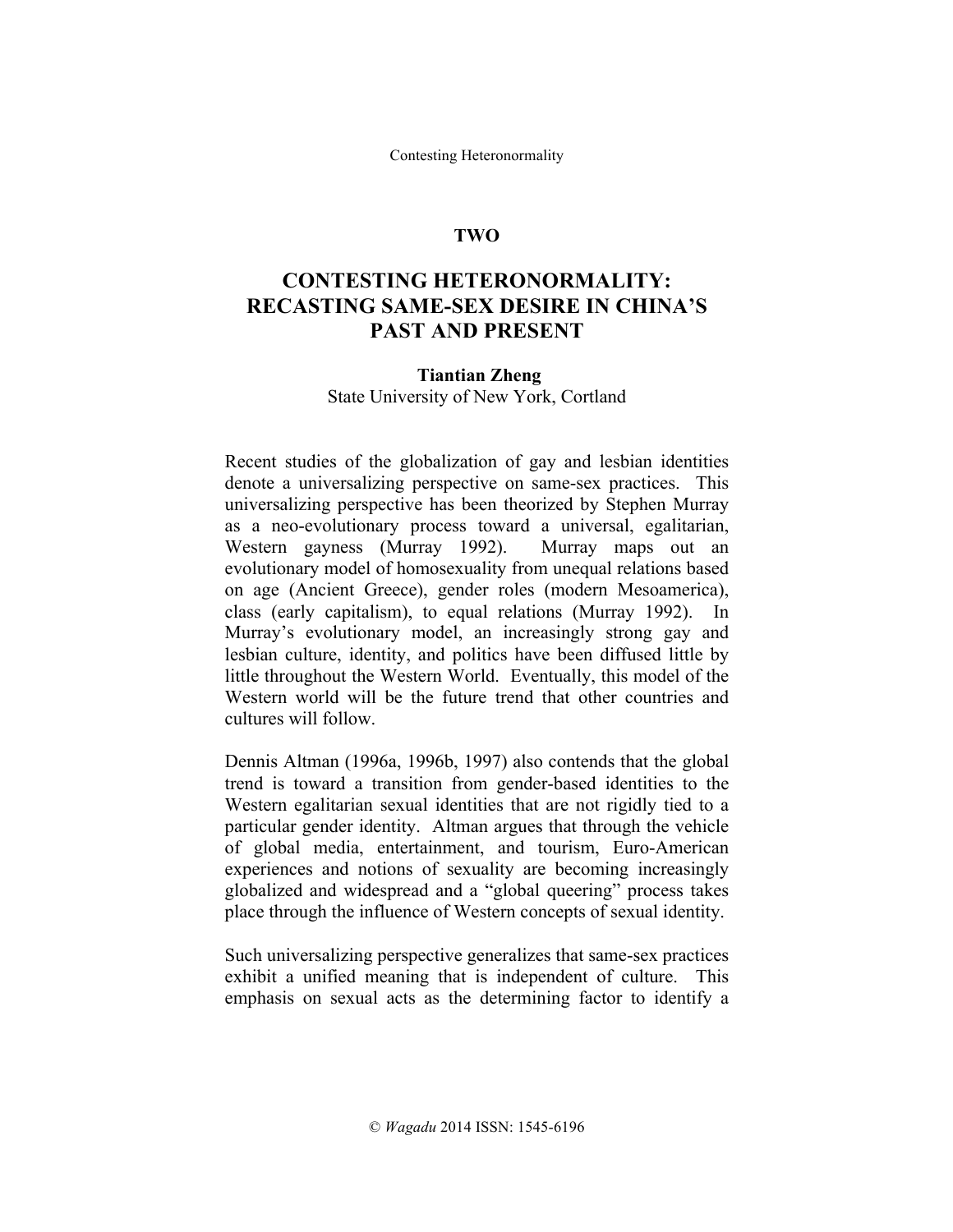person as homosexual evinces a standpoint that eschews "the cultural contexts that gave rise to particular sexual practices" (Rubin, 2002, p. 80). Their focus on sex acts in the categorization of homosexuality fails to recognize the cultural meanings associated with sexual practices. In Herdt's study (1994), Sambia boys go through the initiation ritual of ingesting the semen of older men for years to build their masculinity and mature into men. The same-sex acts do not warrant them a label of "homosexual" – a personal and social identity with a particular history within the Western cultural context, but must be understood in Sambia's cultural context. The same-sex acts are cultural practices that are informed and constituted by gender ideologies of antagonism and cultural beliefs in the finiteness of men's seminal essence and the role of its ingestion in boys' maturation into men.

Through elucidating the historic continuities and changes of malleable and fluid sexual imaginations in China, this paper eschews the universalizing perspective of same-sex practices and argues that sexual practices and sexual meanings are shaped by the cultural and political contexts.

In this paper, I will chronicle changing meanings of homoerotic romance in the cultural history of same-sex desires in China. More specifically, I will discuss the ways in which same-sex desires were exhibited and received during the imperial period, Republican era, Maoist times, and the post socialist era. During the imperial period in China, same-sex desires were deemed normal and were enjoyed not only by many emperors, scholars and bureaucrats, but also by common people of all social classes. There was never a fixed or reified sexual identity linked to a certain sexual preference. Sexual fantasies during this vast historic time in China were fluid, diverse, and in constant flux. At the turn of the twentieth century, the onslaught of Western medical knowledge changed this cultural tradition and indoctrinated in society heteronormality and a pathologized and vilified vision of homosexuality. This inaugurated the repression of same-sex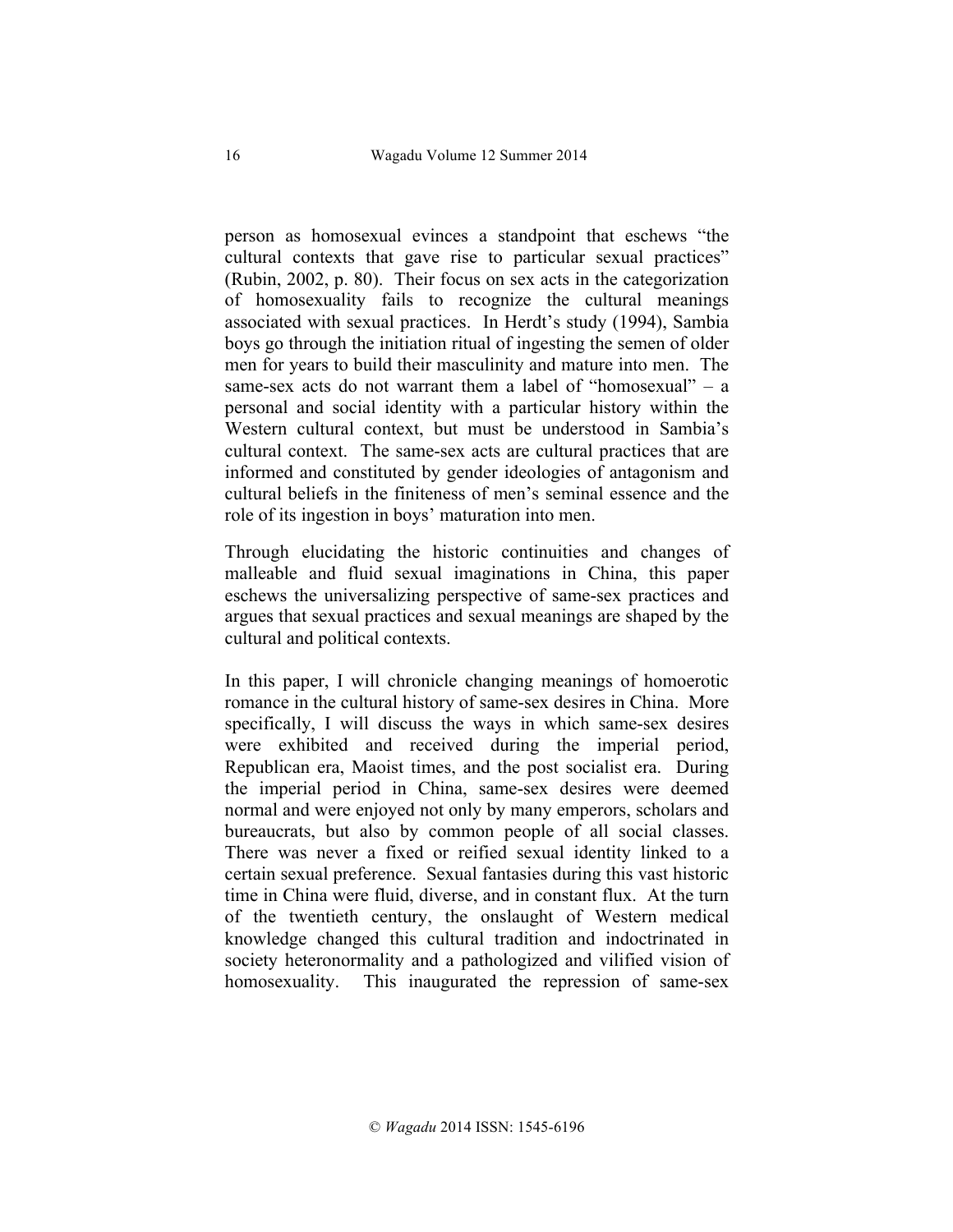attracted people during the Communist era. The post socialist era continued normalizing heterosexuality and disavowing China's past. This paper contends that recasting the past and linking the past to the present can enrich our understanding of the present and contest the current discourse of heteronormality.

# **Imperial China**

The tradition of homoerotic relationships in China is as ancient as the history of Chinese culture (Van Gulik, 1961; Chou, 1971; Bullough, 1976; Ruan & Tsai, 1987; Ruan, 1991; Ruan, 1997; Hinsch, 1992). Indeed, the condemnation of homosexuality in Western Christian history did not exist in Chinese history. Homoerotic relationships were considered natural. They were common and widely accepted in Chinese society during the imperial period (Vitiello, 2011). To Westerns, this phenomenon constituted evidence of Oriental moral degeneracy (Hinsch, 1992: 4).

Classical Chinese medicine did not view the human body in binary terms as either male or female (Barlow 1994). As represented by the symbol of yin and yang, both female and male gender was contained in every individual to some degree. Hence representations of sex and gender were unfixed and indefinite (Wu, 2010; Mann, 2011). In her essay on gender boundaries and biological aberration in Chinese medical history (1988), Charlotte Furth discusses gender categories of "false males" and "false females" that denote their inability to conceive. Furth points out that a same-sex attracted male or female is not categorized as a kind of "false male" or "false female." Indeed, there was no category of "perversion" in Chinese medicine and medical literature, and as we shall see below, the Chinese tradition viewed homoerotic relationships in a positive light. There was no resonance with the Western concept of "unnatural" sexual acts, perversion, and psychologically deviant personality associated with same-sex acts.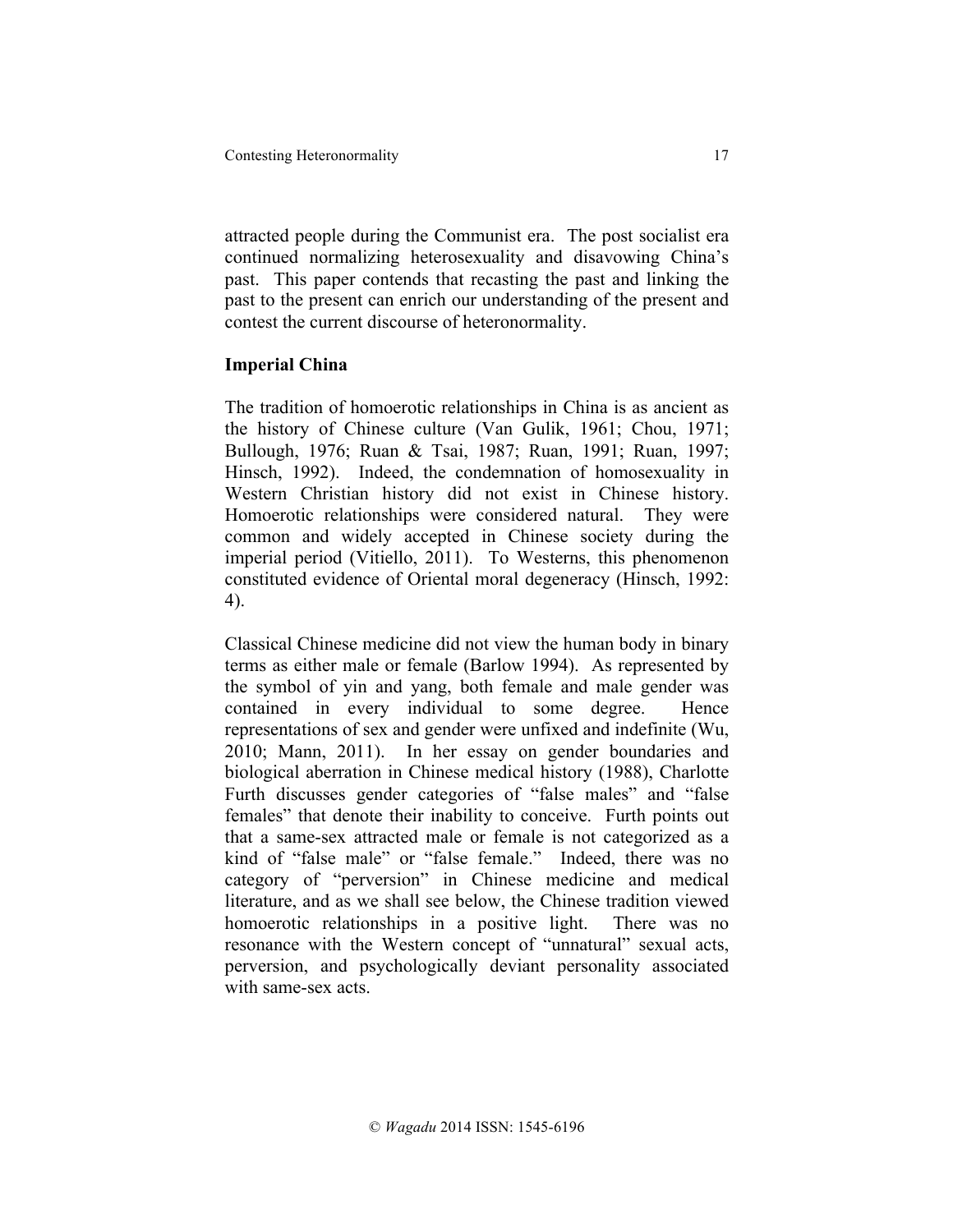It was important to note that in the classical Chinese language, there was no term to denote a person who engaged in same-sex acts. Equally, there was no identification of a particular sexual identity, sexual essence, or sexual orientation. There was a distinction between same-sex behavior and same-sex identity. Poetic metaphors such as "yu tao" (remainder of peach) and "duan xiu" (passion of cut sleeve), based on ancient same-sex love stories, were used to refer to same-sex actions, tendencies, and preferences rather than an innate sexual essence (Hinsch, 1992, p. 7). "Yu tao" (remainder of peach) depicted a story where Mizi Xia, the love of Duke Ling of Wei (534-493 B.C.), while strolling with the ruler in an orchard, bit into a peach and found it sweet. He stopped eating and gave the remaining half to the ruler to enjoy. "Passion of cut sleeve" recounted a story where Emperor Ai of Han (206 B.C. to A.D. 200) was sleeping with his favorite Dong Xian in the daytime and Dong Xian stretched out across his sleeve. When the emperor wanted to get up, he cut off his own sleeve in order not disturb the sound-asleep Dong Xian. With these two well-known stories, "yu tao" and "duan xiu" came to signify same-sex love. Another category describing same-sex love invoked specific social roles such as "favorites," rather than sexual essence (Hinsch, 1992).<sup>i</sup>

The Zhou dynasty (1122 to 256 B.C.) was the earliest period that recorded homoerotic relationships between emperors and their male favorites. The liberal social environment in early Zhou provided a catalyst for open expressions of same-sex affections (Hinsch, 1992). Men were free to admire other men and engage in homoerotic relationships. In addition, extramarital heterosexual relationships were also accepted.

In the Eastern Zhou, relationships between emperors and their favorites were the first discernible same-sex relationship discussed in China (Hinsch, 1992). The story about Mizi Xia was identified as the hallmark upon which the history of same-sex relationships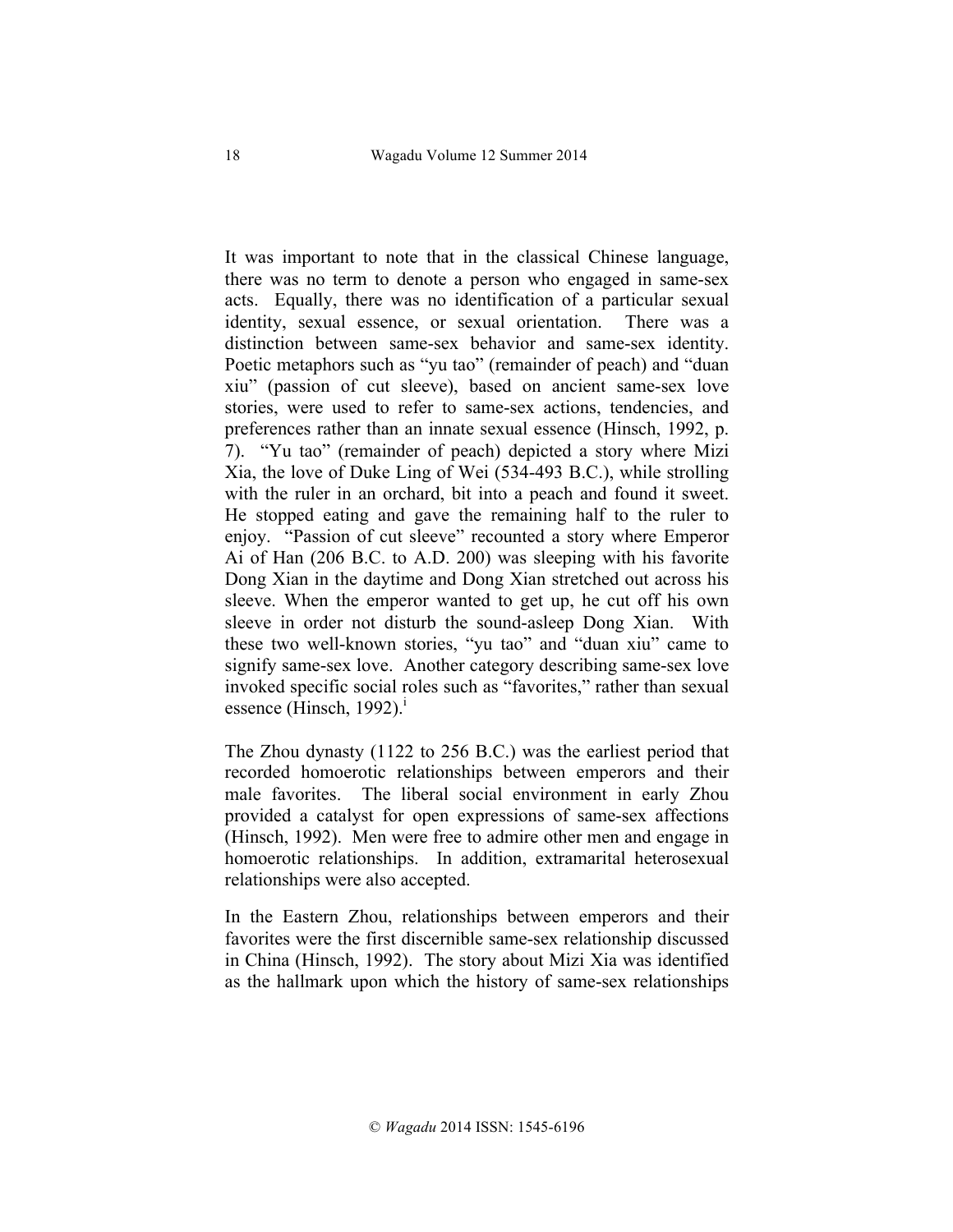unfolded in China.<sup>ii</sup> In the Western Han  $(187-180 \text{ B.C.})$ , ten of the eleven emperors either had at least one male favorite or had homoerotic relationships with palace eunuchs (Ruan, 1991). Folk songs, poetry, fictions, and art recounted stories of homoerotic relationships in the imperial court and among scholars and officials since the Han dynasty.<sup>iii</sup> For instance, *History of Han Dynasty* recorded a story where a male favorite Deng Tung used his mouth to drain the liquid in the skin blisters on the Han emperor's body (Han Shu).iv *The Book of Poetry* recorded homoerotic poems for a famous male beauty. *Spring-Autumn Annals* also revealed the jealousy of rival male beauties, homoerotic love in the royal court, favorites' fears to be replaced, and homoerotic seduction that was successfully used as a political and military weapon (Ruan, 1991). These latter two books were both required readings by Confucius.

By the late Ming, we have records that show that (1368-1644) homoerotic relationships have become more widespread as a popular vogue or fashion. With material prosperity, the literati heralded a libertine ideology of following the heart and pursuing homoerotic pleasures as one of the many vehicles to seek adventure and cultural refinement (Wu, 2004).

The late Ming "libertinism" gave rise to male homoerotic sentiments that epitomized the newfound sexual pleasure among men of every social class (Vitiello, 2000; Wu, 2004). Indeed, the late Ming period saw a "homoerotic fashion" that was cultivated, pursued, and followed throughout the society (Vitiello, 2000). The libertine period witnessed an emerging and subsequently flourishing literature on homoerotic themes as well as thriving pornographic materials (Vitiello, 2011). The liberal atmosphere in Ming society spawned the public's warm, receptive views of the proliferation of homoerotic literature. A review of the literature suggests that homoerotic relationships influenced society beyond a small circle of elite males, across all social classes (Vitiello, 2000).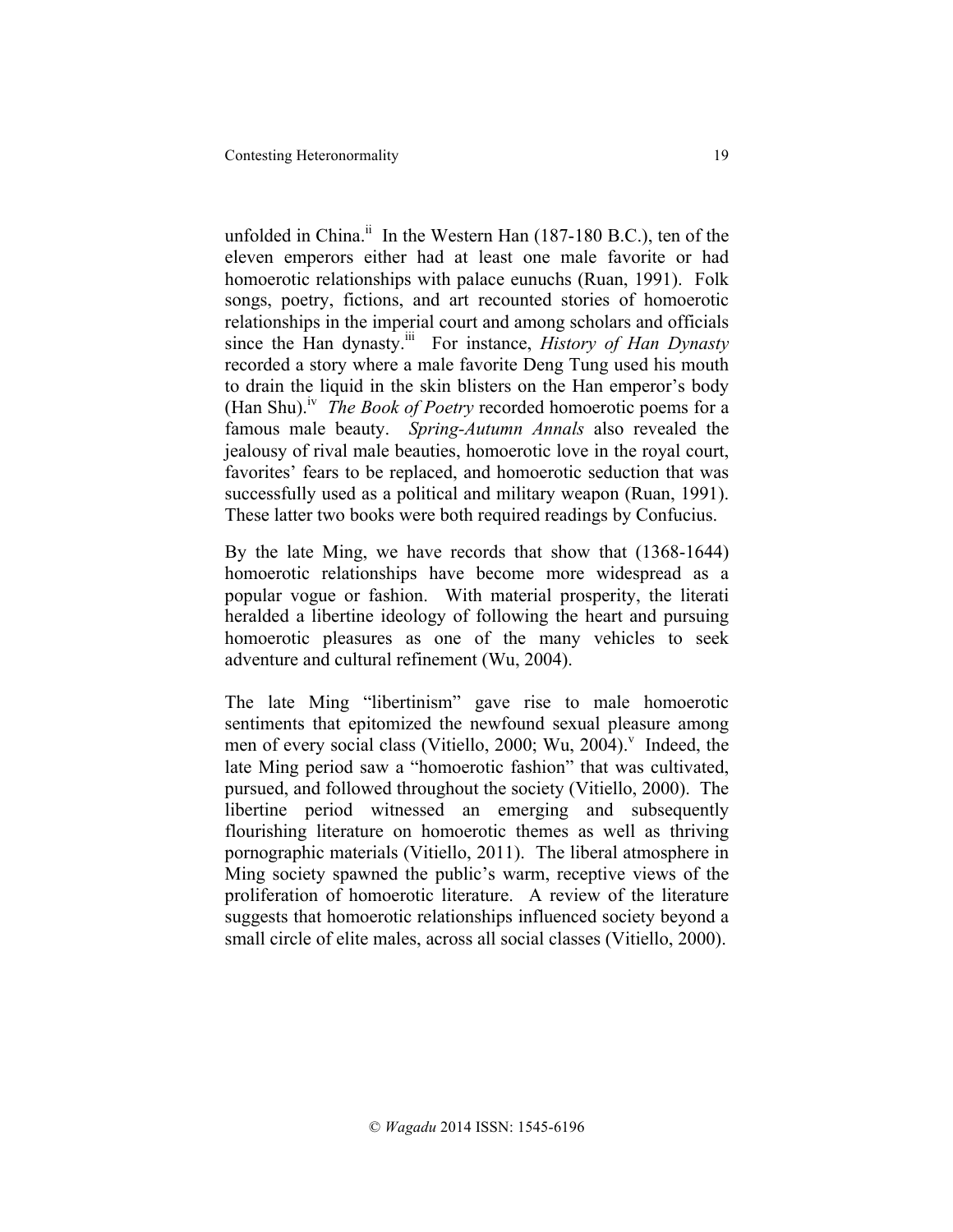Many literati were so swept away by the romantic images of homoerotic love that a vogue developed whereby elite men patronized boy-actors as male prostitutes (catamites) and household entertainers (Wu, 2004). While young men served elite males as entertainers, servants, and male prostitutes, elite men formed long-term romantic, companion relationships with them, which consolidated the elite men's status, power, and cultural taste. Most young catamites were owned by elite men as part of household music troupes  $(Wu, 2004)$ .<sup>vi</sup> Young boys became an indispensable spectacle at parties or gatherings in the houses of the elite men entertaining guests, emblematic of the hosts' wealth, prestige, status, and aesthetic taste (Wu, 2004). Scholars bragged about their enjoyment of catamites in their writings, as homoerotic expressions were not only popular, but also served as a center of public admiration, envy, and excitement (Wu, 2004).

In the Qing dynasty (1368-1911), homoerotic sentiments grew into a cultural, aesthetic taste, a status symbol, and "an extreme form of romantic idealism," especially in Beijing (Wu, 2004: 61). It received enormous social importance and remarkable celebrations in both literature and the social realm (Wu 2004: 25). For instance, homoerotic themes were elaborated in classic novels such as *Dream of the Red Chamber* (hong lou meng), *The golden lotus* (Jinping Mei), and *Mirror of Theatrical life* (Pinhus baojian). Historic records also recounted stories of the homoerotic relationships of Qing emperors Chien Lung (1736-1795), Hisen Fong (1851-1861), and Tung Chih (1862-1874) with their male subordinates (Chou, 1971). $\frac{vu}{l}$ 

The flourishing same-sex erotic sentiment was a result of the prevailing social forces and sexual beliefs (2004: 5). The intensely patriarchal quality of the Qing Dynasty produced a flourishing same-sex sentiment. Homoerotic practices received "much more widespread acceptance" and enjoyed "a more central and stable role in cultural life" because homoerotic relationships took place in a larger social environment in the Qing dynasty where men held in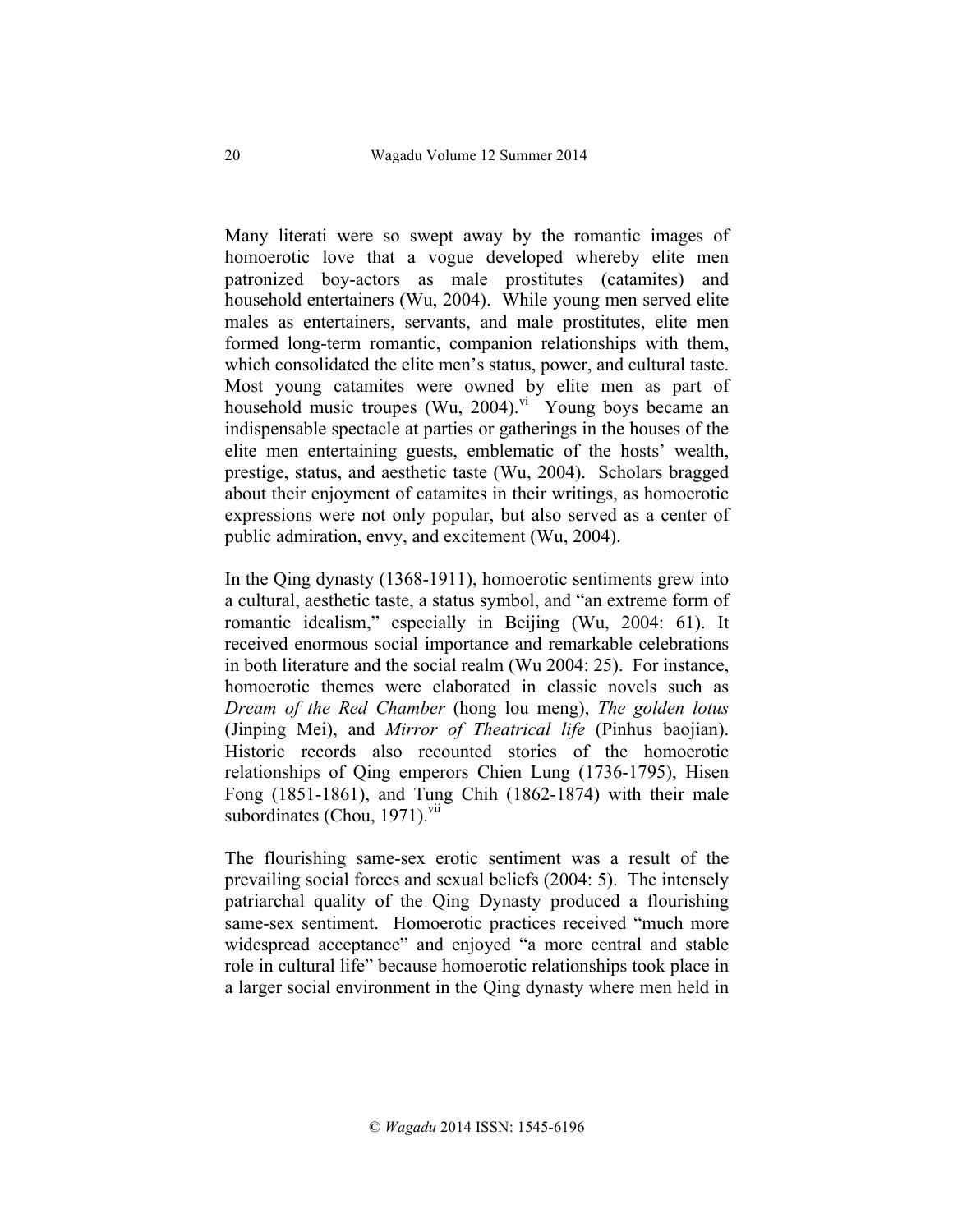high esteem their relationships with other men (Wu, 2004: 26). Men interacted with each other in social circles, exchanging ideas and appreciation of art and cultural tastes. Such social relationships among men were a fundamental aspect of the social and cultural life in the Qing dynasty.

Same-sex erotic sentiments came to dominate the most influential realms in places such as Beijing not only because of the homosocial environment in the Qing Dynasty, but also because of the sexual beliefs (Wu, 2004). It was apparent that many men upheld a sexual ideal that was embodied by young, often feminine, male bodies. Appreciation of the beauty of young catamites abounded in the literature of the time. The following account is one such example. "Across tens of thousands of miles, through five thousand years of history, nothing and nobody is better than a catamite. Those who do not love a catamite should not be taken seriously. Elegant flowers, beautiful women, the shining moon, rare books, and grand paintings, all those supreme beauties are appreciated by everyone. However, these beauties often are not in one place. Catamites are different. They are like elegant flowers and not grass or trees; they are like beautiful women who do not need make-up; they are like a shining moon or tender cloud, yet they can be touched and played with; they are like rare books and grand paintings, and yet they can talk and converse; they are beautiful and playful and yet they also are full of change and surprise. The loss of a catamite cannot be compensated" (Ruan, 1991: 118).

It was the feminine, delicate appearance of a young boy that was most admired and appreciated by the literati (Wu 2004). The literati expressed their homoerotic sentiments toward the idolized, refined feminine beauty in a young boy and selected the most feminine boys as their favorites. They enjoyed the young boys' loyalty, beauty, emotions, and also their abilities to perform art, write poetry, and paint. It was implied in some writings that a "male femininity" that was often considered superior to women began to supplant female femininity (Wu 2004).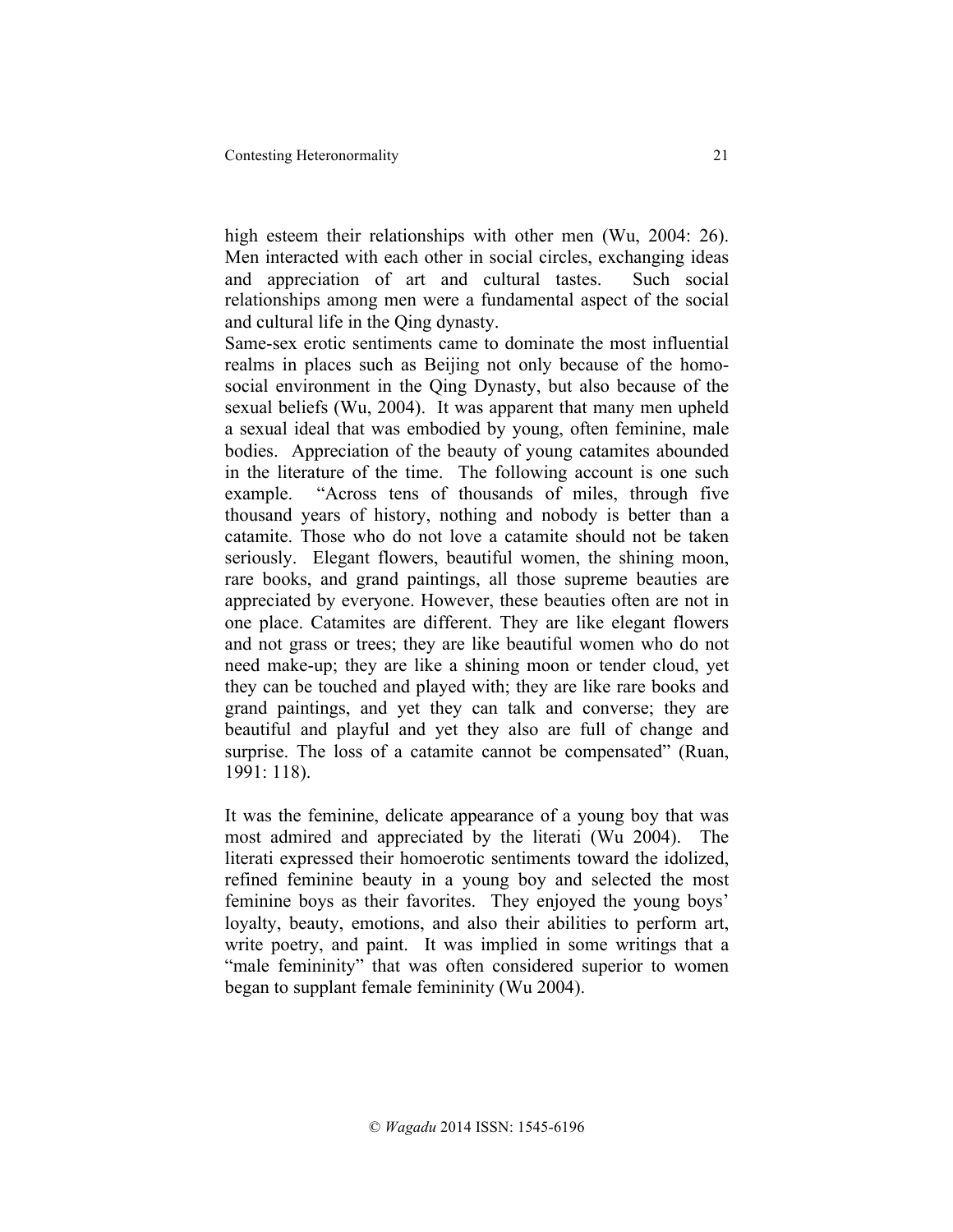The Qing dynasty witnessed the predominant kind of same-sex relationship between elite men (literati, officials, merchants) and boy-actors (dan) (Wu, 2004). Its prevalence and social influence was matched by no other forms of same-sex relationships. On stage, boy-actors (dan) played young female roles in traditional theatre such as Beijing opera. Offstage, they usually performed the role as catamites, tantamount to that of female courtesans. The vogue became an aesthetic expression and pursuit. Guidebooks flourished leading patrons to locate famous boy-actor beauties at the entertainment quarters and nightclubs.<sup>viii</sup> For instance, a previous catalogue on female courtesans was replaced by male beauties exclusively.

In Beijing, obsession with a boy-actor was conceived as romantic, signifying a patron's social status, taste, and connoisseurship of male beauty (Wu, 2004). Obsession with a female prostitute was deemed a lack of taste. In the s\South, another type of male prostitution took place in a Taoist temple in Nanjing where the temple "Chao Than Gong" was famous for providing young monks to entertain elite men for a high fee (Ruan, 1991). That said, the taste for boy-actors and boy prostitutes did not prevail in the Yangtze delta region, where female courtesans dominated the entertainment quarters (Wu 2004).

Another common form of same-sex relationships throughout Chinese history was between affluent men and boy servants (Wu, 2004). Boy servants and boy-actors sometimes coalesced when affluent men purchased boy-actors from trainers and turned them into boy servants, or when boy servants were sold into the opera business. Although this kind of homoerotic romance was widespread in the Qing dynasty, it was often construed as a crass form of lust and a lack of cultural taste by the literati men (Wu, 2004).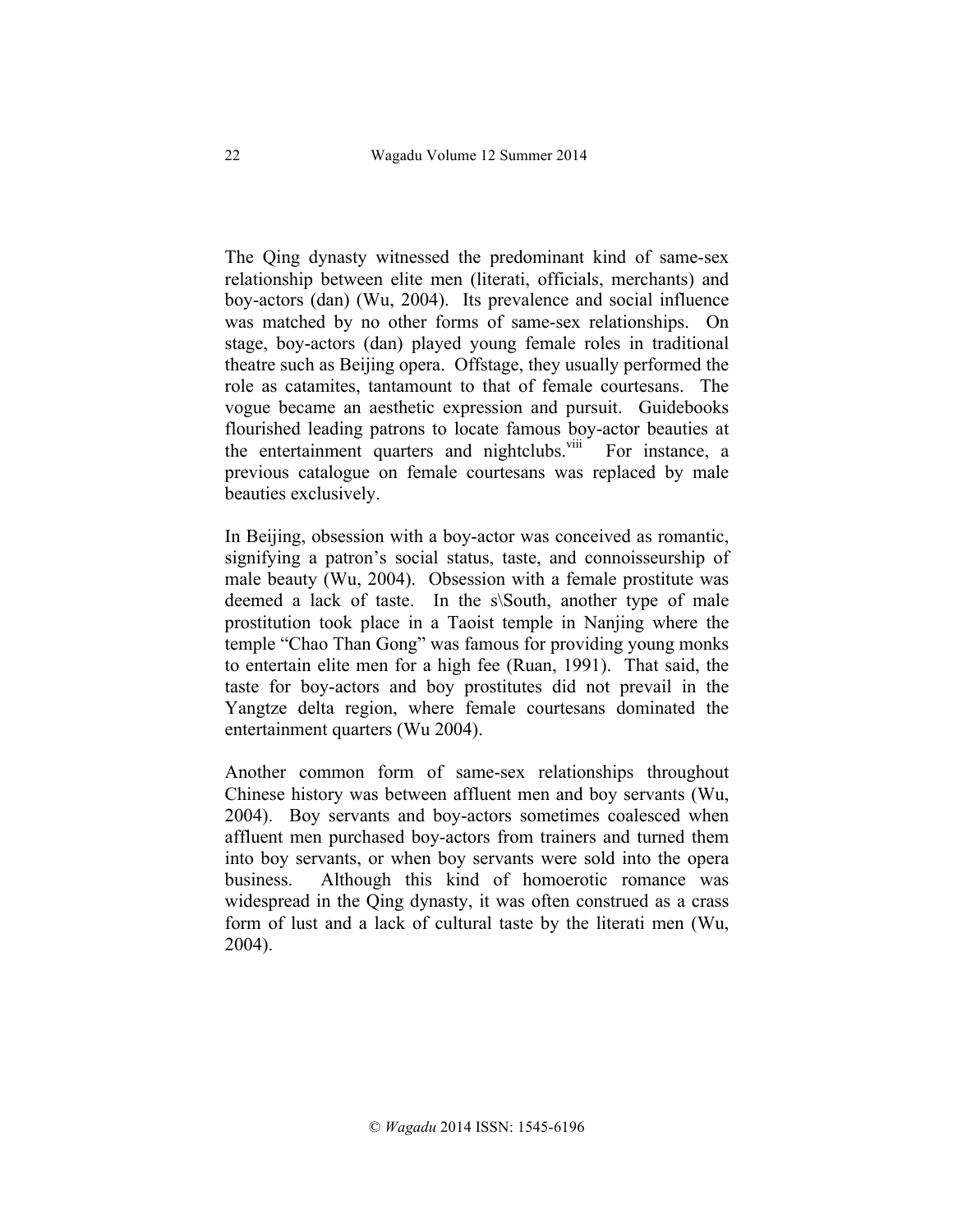Homoerotic romance between men who shared equal status and similar age was a marginal form. This kind of romance was present across class in late imperial China (Wu, 2004). For instance, in Fujian, male-to-male marriages, called "contract brothers" (qi xiongdi), were endorsed by their parents, relatives and friends (Wu 2004). The marriages last until the age of thirty, when they left their male partners and married female brides. However, this form of relationship was often perceived outside of Fujian as an aberration (Wu, 2004).

Homoerotic romance between equals was usually depicted as strange and incomprehensible. More particularly, relationships among lower-class men were frequently referenced in legal statutes. This suggested that legal actions tended to target homoerotic relationships among equals, but rarely aimed at relationships among different classes where sexual encroachments occurred (Wu, 2004). Although many legal cases did involve men of unequal age and status, legal documents evinced the belief that equal-status same-sex relationship was impossible as power hierarchy was at the core of the relationship between the penetrator and the penetrated (Wu, 2004; Sommer, 2002).

While some scholars (Ng, 1987; Geyer, 2002) assert that the Qing 1740 rape law suppressed same-sex behavior that was popular during the Ming dynasty, others (Wu, 2004; Wang, 1997) reaffirm that the law did not target the nature of same-sex practices, but non-consensual sexual practices between equals. As a hierarchical sexual relationship between two different classes was socially accepted, the 1740 rape law was mainly concerned with sexual violations or transgressions of a person's will in either same-sex or heterosexual practices between equals (Wu, 2004). Indeed, in spite of this rape law and the ban on officials visiting male or female prostitutes, it was heterosexual eroticism that was under rigorous and strict moral scrutiny (Wu, 2004; Wang, 1997). More specifically, regulations of widow marriage and female chastity were at their height during this time. As a result, same-sex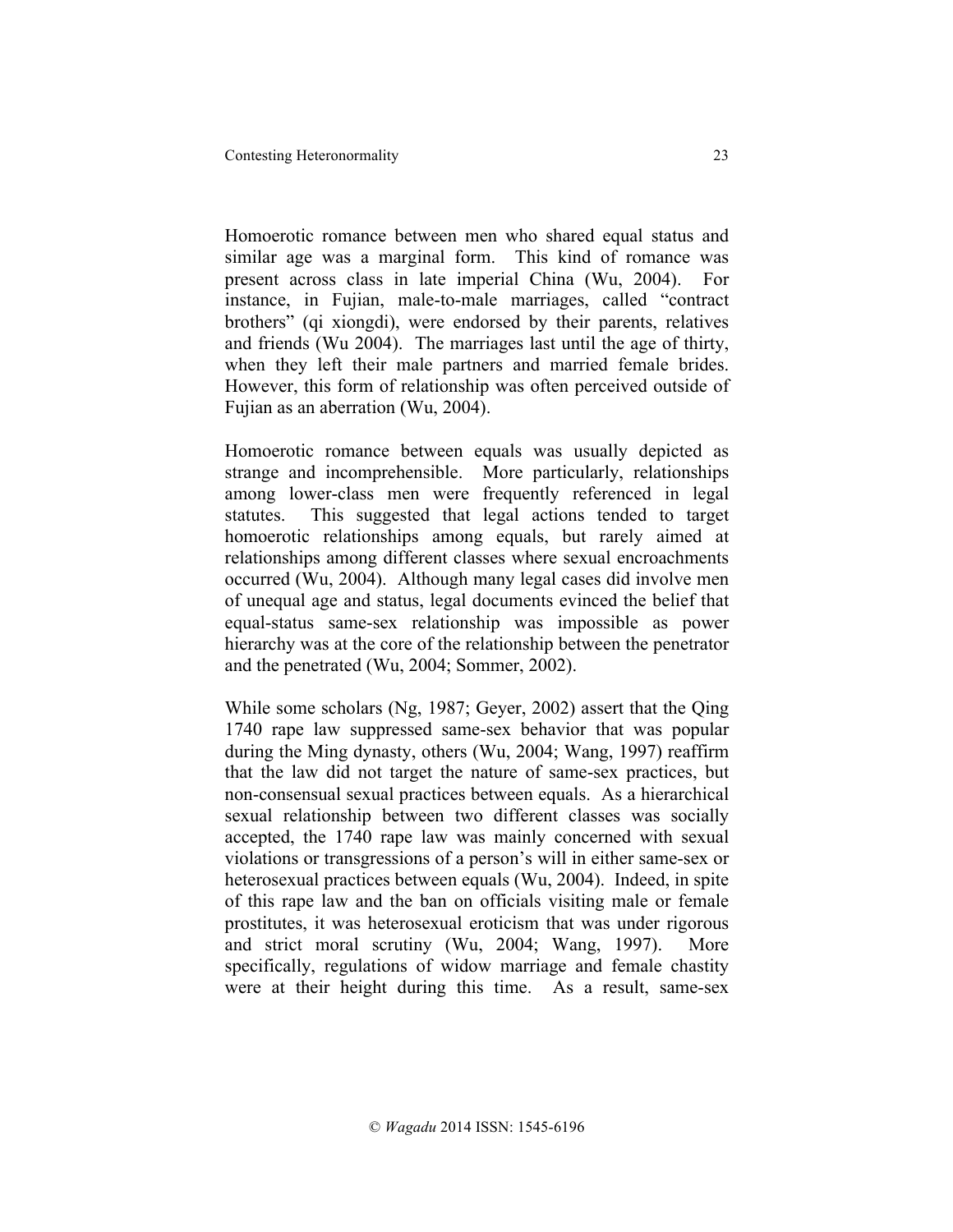practices were unlicensed, and continued to flourish and prevail during the Qing dynasty. Some even argue that the male courtesan culture supplanted and surrogated the suppressed female straight courtesan culture (Wang, 1997).

As long as same-sex relationships observed the order of social hierarchy, they were perceived in tandem with the Confucian moral system. It was passion or love in both heterosexual and homoerotic relationships that was construed threatening and transgressive to social hierarchy and social order (Vitiello, 2001). Same-sex relationships were usually structured along gender, age, and status (Hinsch, 1992; Wu, 2004). More specifically, gender, age, and status determined dominant and submissive roles in the hierarchical homoerotic relationships. As we have seen, younger men's age and poor economic status made them take on feminine roles and relegated them to the inferior female role. It also cemented their passive, penetrated sexual roles and made them yield to the grown, elite men who took on active, penetrating sexual roles as a result of their greater wealth, older age, or higher education.

Sexuality was believed to be malleable, and variegated sexual behaviors were accepted as long as family responsibilities were fulfilled. The vast majority of the elite men in the homoerotic relationships was married, completed family responsibilities, and played the penetrating role in the same-sex liaisons. Indeed, Chinese records showed that both heterosexual and homoerotic relationships were equally practiced in society. As we have seen in this section, homoerotic romance not only evinced elite male power and status, but also expressed elite men's aesthetic cultural taste, economic status, and political roles (Wu, 2004).

### **Republican China (1912-1949)**

The national crisis and the determination to modernize China prompted intellectuals to translate and introduce Western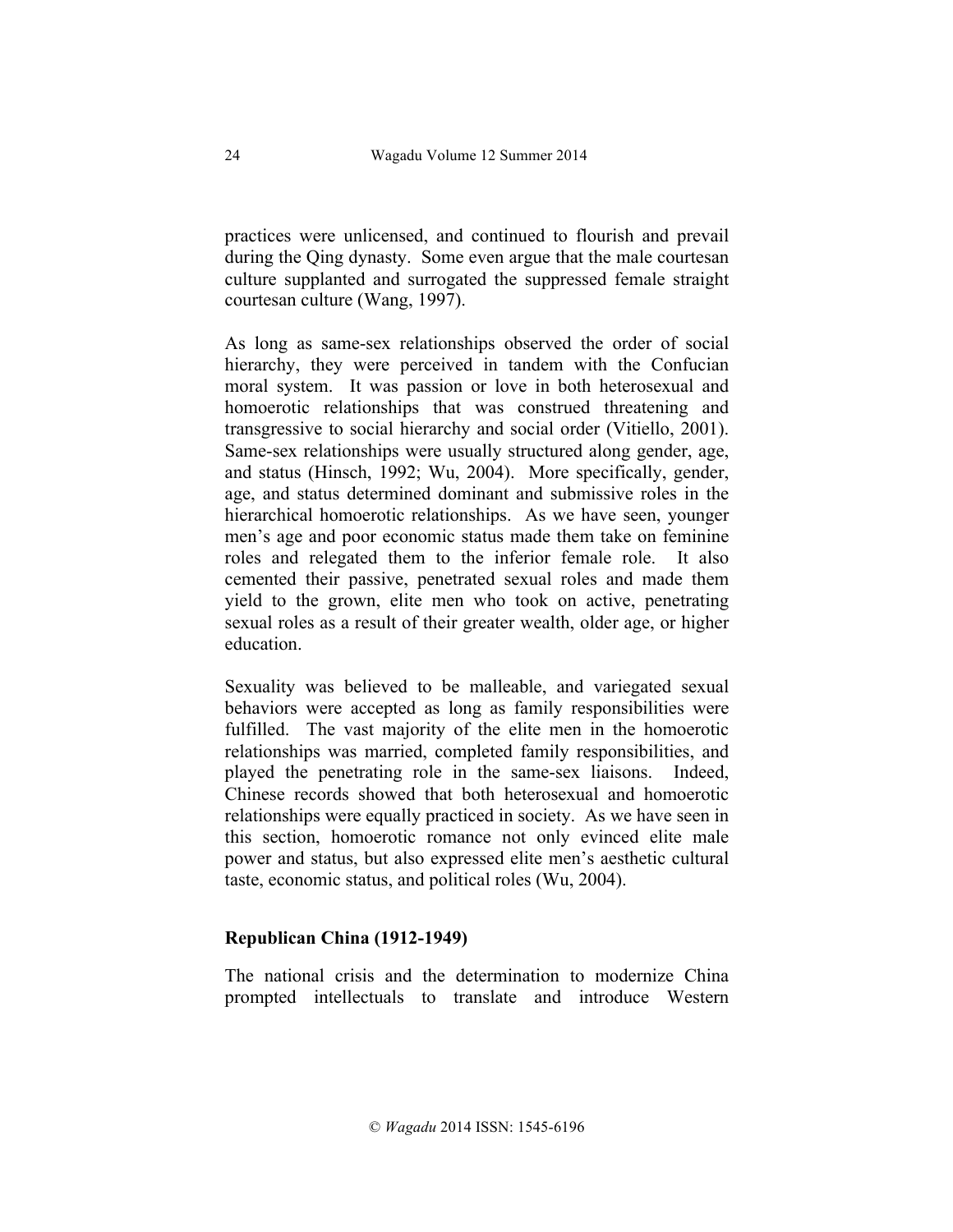knowledge into China, including Western concepts of homosexuality (Pan, 1946).<sup>ix</sup> The direct translation of the term "homosexuality" – tongxinglian, emerged in the Chinese language in the 1930s. The Western pathologized view of homosexuality came into China with the translation and spawned a reconfigured interpretation of homoerotic relationships as immoral, deviant, decadent, and ultimately, the cause of a weak nation. This Western view of homosexuality has become the dominant medical discourse about homosexuality in China and continues to shape the current era's cultural understanding of homosexuality.

At the turn of the twentieth century, what was once an emblem of aesthetic culture and social status was turned into a reprehensible and disgraceful practice that was blamed as one of many causes of a weak nation. Upon the Western intrusion into China, a national crisis resulted in the May Fourth movement, Self-Strengthening movement, and New Culture movement that offered a scathing cultural critique in order to build a modern, strong nation. This cultural critique targeted the debilitating Chinese tradition and attacked male homoeroticism as an epitome of the fundamental flaws of the Chinese culture.

Gender was deployed as an allegory for the nation and Chinese men were attacked as weak and sick, leading to a sick nation. Due to the weak national government and colonizing countries' treatment of the Chinese as second-class citizens, intellectuals were worried about the survival of the nation and critiqued Chinese men as feminine. Chen Duxiu, for instance, described Chinese men in the following way:

"They lack the strength to tie up a chicken in their hand, and they do not have the courage to be a man in their mind. Their faces are pale, and their bodies are as delicate as women's. As fragile as sick men, they can endure neither heat nor cold. How could a national group with such a weak body and mind shoulder a heavy burden?" (Kang, 2009: 5).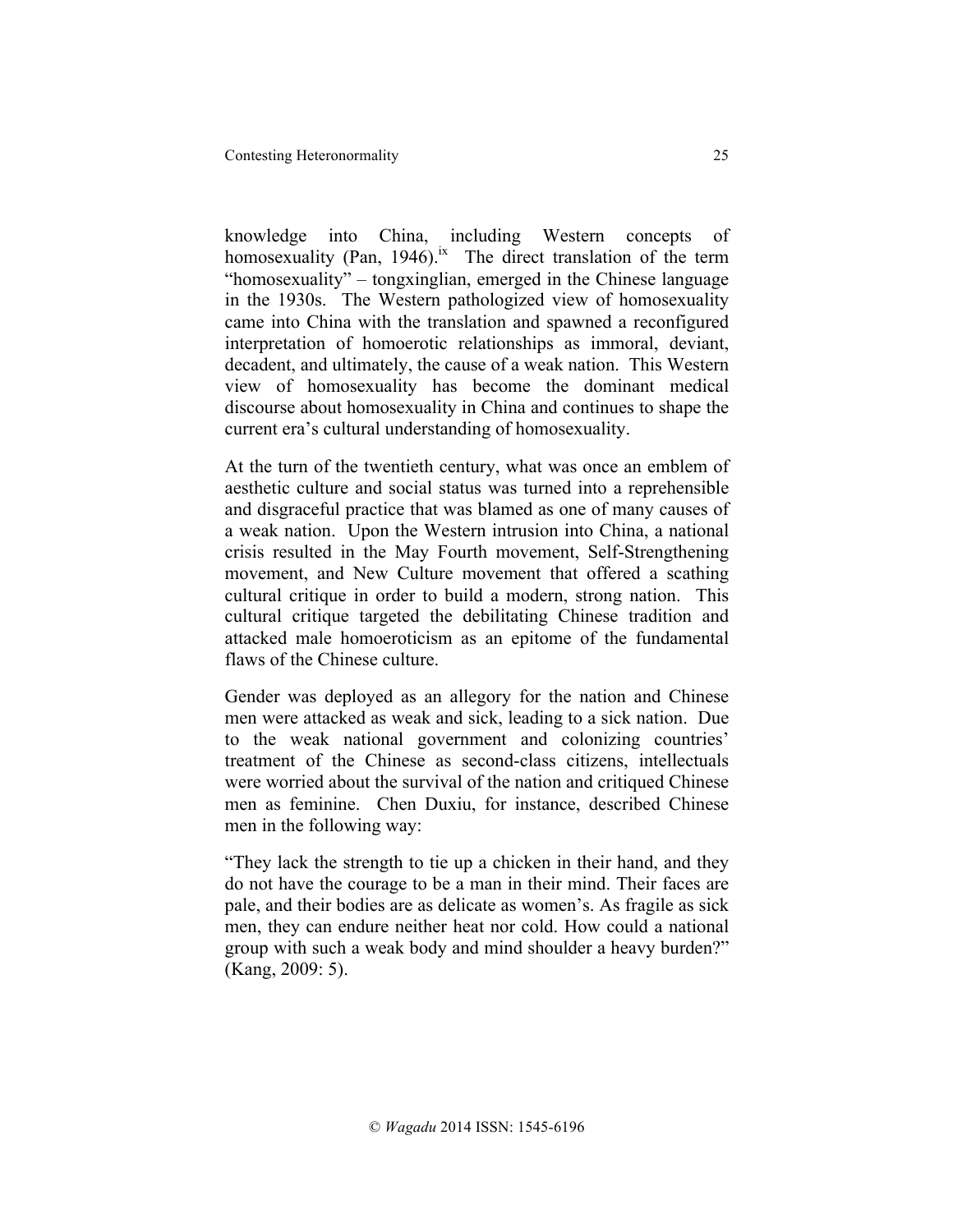Chinese intellectuals aspired to emulate what was conceived as the Western modern concept of gender identity, and deployed heterosexual masculinity as a means to empower and strengthen the nation. The critique of Chinese men was intended to be analogous to a critique of the nation and the culture as a whole. Constructions of gender and sexuality were inextricably connected to the construction of a nation. Men, according to them, should represent the strength, domination, and civilization of a nation. Men in homoerotic relationships were relegated to the status of women, weak and feeble. In order to build a strong nation, intellectuals intended to turn the female-role actors from emasculated victims to heterosexual men in order to reclaim their masculinity.

As part of this reconstruction of gender and sexuality to build a strong nation, sexual desires were also strictly regulated (Dikotter, 1995). Individuals were called upon to discipline their sexual desires. Prostitution and pornography were denounced and attacked, along with sexual practices such as premarital and extramarital sex, masturbation, and same-sex practices.

What was once glorified as a romantic relationship between actors and patrons was condemned at this time as a form of exploitation. The critique of homoerotic behaviors was part of Chinese intellectuals' critique of the decadent Chinese tradition. Ba Jin and Lao She's stories about boy-actors depicted sexual and economic exploitations in the opera theaters, rather than romance and love. Indeed, since 1912, many actors staged protests against the masterservant system for its forced prostitution, and the catamite houses were abolished around this time (Kang, 2009). To correct the perceived flaws of the Chinese opera, new roles for older male (lao sheng) and female performers were on the rise during this time (Goldstein, 2007; Jiang, 2009).

From a symbol of status and taste for elite men to a symbol of a weak nation, sexual practices and sexual meanings took on different political and cultural meanings at this time, revealing that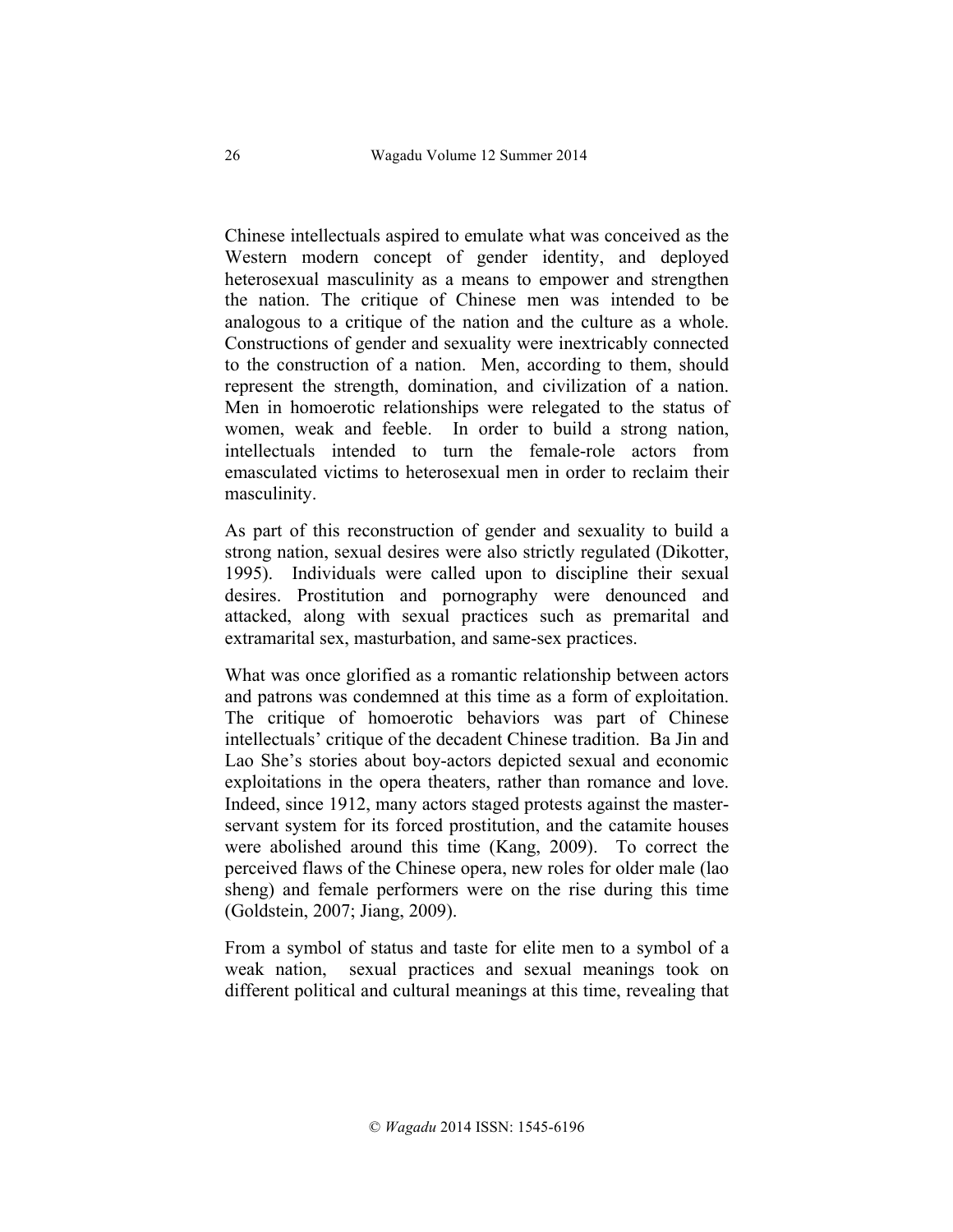they were shaped and produced by the cultural and political context instead of by biology. During the first half of the twentieth century, the colonizing threat and national crisis led Chinese intellectuals to modernize China with imported Western knowledge. Men in homoerotic relationships were highly vilified and stigmatized as sick, weak, and destructive to the nation's survival.

## **Maoist Period (1949-1977)**

The Maoist era enforced a heterosexual, marital, and reproductive sex model wherein sex was only legitimate for reproductive purposes within marriage (see Zheng, 2009a & 2009b, Honig, 2003, Evans, 1997). Family was emphasized as the basic cell of society, and marriage was highlighted as a social cause and a social responsibility in order to produce children for the communist state. Those who did not marry, did not have children, or divorced were condemned as socially irresponsible and harmful to the socialist state.

Sex for reasons other than reproduction was deemed deviant and abominable, and needed to be policed and regulated. These forms of sex included premarital sex, extramarital sex, prostitution, and same-sex acts. Sexual desires were demonized and criticized as lowly, corrupt, decadent, and incompatible with the state, as sex was believed to weaken, sap, and debilitate people's energy that should be devoted to the state. Sexual desires, according to the Maoist state, should be sublimated to construct socialism and contribute to the state. Self-restraint and self-discipline were emphasized as imperative in marital sex to produce the next generation for society.

Regulations of the "corrupt" forms of sex such as same-sex acts relied on arbitrary administrative punishment. During the Maoist period, administrative and disciplinary sanctions were a vehicle of social control. The Chinese Communist Party replaced the Qing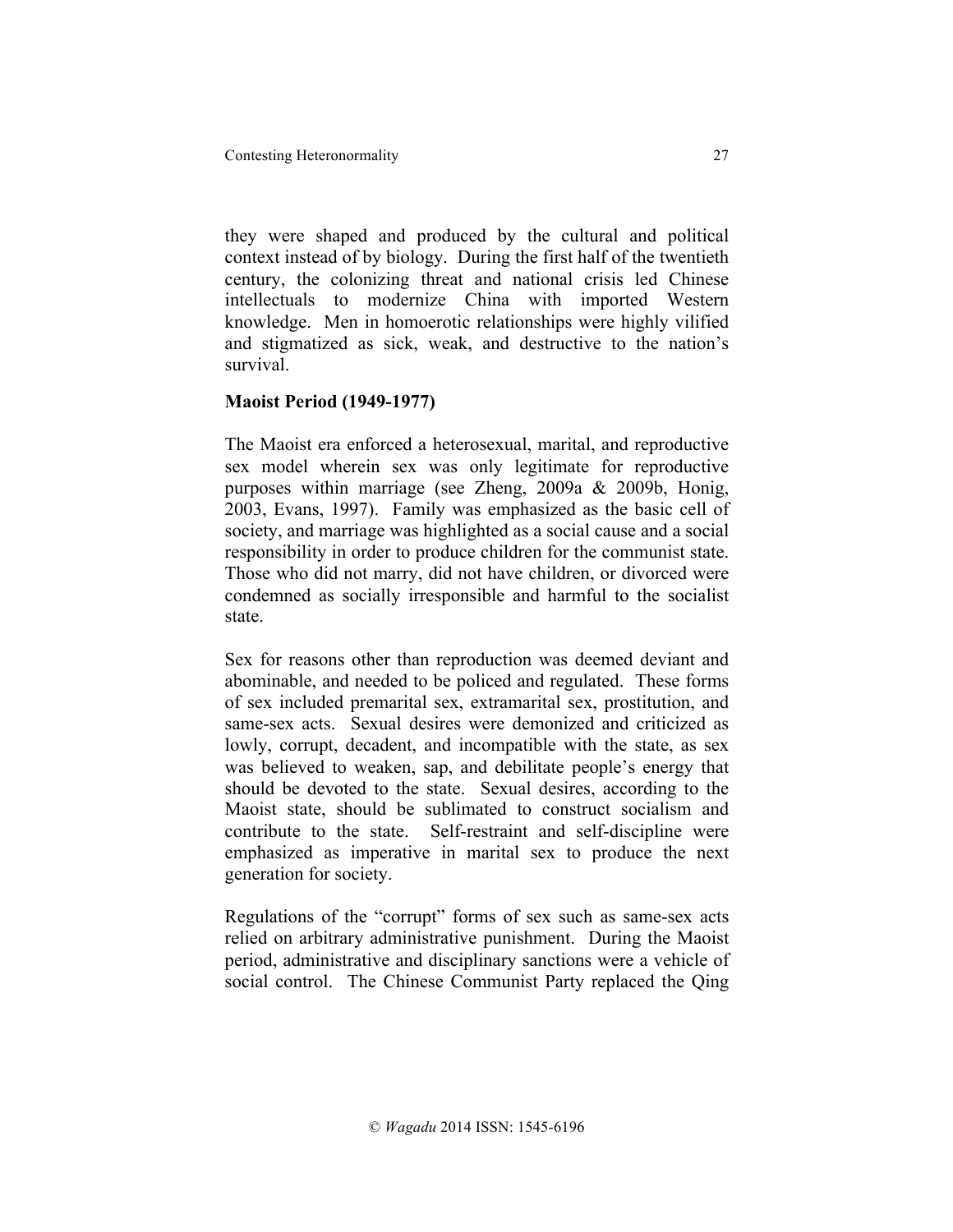criminal code with a system of administrative and Party sanctions, which was later overhauled by a new system of criminal laws during the economic reform period (1978 to present). Forced sodomy and sodomy with a minor continued to be handled as a crime (Li, 2006).

In the absence of laws against consensual same-sex acts, same-sex acts were subject to a wide array of administrative and disciplinary sanctions under the charge of "hooliganism" (Li, 2006). Hooliganism was a general term that was intended to encompass myriad forms of offenses, which was often invoked to punish same-sex attracted individuals. It was reported that many men were charged with the crime of hooliganism during the Maoist era (Li, 2006). However, at times, a hospital certificate of a diagnosis of same-sex love illness could potentially lift the criminal charge (Li, 2006).

During the Cultural Revolution (1966-1976), same-sex attracted people were classified as "bad elements" under the "five black categories," with landlords, rich peasants, counterrevolutionaries, and rightists (Geyer, 2002). Individuals, upon discovery of their same-sex acts, received harsh criticisms, interrogation, and penalties (Li, 2006). Some were beaten to death, and others were driven to commit suicide (Li, 2006). While administrative punishments included harassing, detaining, persecuting, and reforming individuals through education or labor, disciplinary sanctions often meant withholding wages and suspending Party membership (Li, 2006).

Due to the stringent control and regulation of same-sex acts, samesex attracted people usually dreaded public exposure and arbitrary penalty. They chose to conceal their sexual identity and marry opposite sex partners to fulfill their family obligations.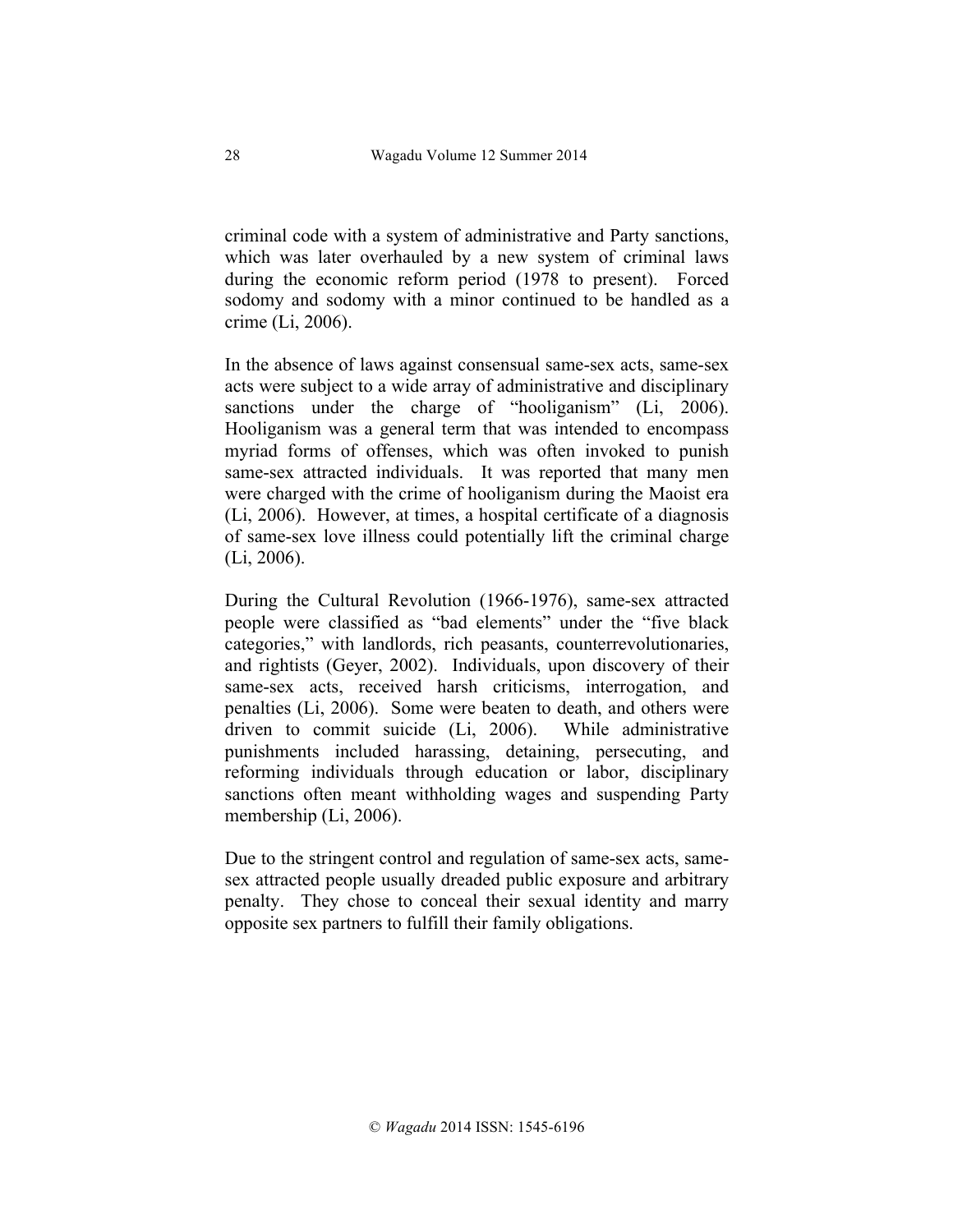Contesting Heteronormality 29

### **Post-Socialist Era (1978 – present)**

The Maoist era's model of sex for reproduction was superseded by a post-socialist model of sex for pleasure within marriage. The post-socialist era recognizes the importance of sexual pleasure within marriage as it maintains marital harmony and thwarts extramarital affairs (Sigley 2001). One of the unintended consequences of the one-child policy implemented in 1980 was to acknowledge sexual pleasure between married couples after the birth of one child (Pan, 2006; Zhang, 2011). This new sexual morality is emphasized to ensure a harmonious conjugal family as it is critical to secure social stability and state control (Sigley, 2001; Zheng, 2009b).

The reconfigured sexual meanings and the state's loosening control spawned a proliferation of self-identified gay men gathering at parks, street corners, bathhouses, bars, and toilets. It was reported that such meetings started as early as 1978 and 1979 at certain places such as Xidan Park in Beijing (Geyer, 2002). In 1992, a Men's World Salon targeting same-sex related topics also emerged in Beijing, but was short-lived and closed by the police (Geyer, 2002).

Under the pressure to marry and produce progeny, over 90 percent of same-sex attracted people in China chose to marry opposite sex partners and form heterosexual families with children (Liu & Lu, 2005; Xuan, 2010). Young people were usually able to engage in same-sex relationships as the market economy provided them with an opportunity to delay marriages until their late twenties and mid thirties. However, these relationships would be difficult to sustain as both parties were aware that one of them would eventually forsake the other to marry an opposite sex partner and bear a child. A novel that reflected the author's lived experience (Mu, 2011) depicted a story where two young men were passionately in love with each other, but their six years' loving relationship was forced to end when their parents coerced them into marriage. Broken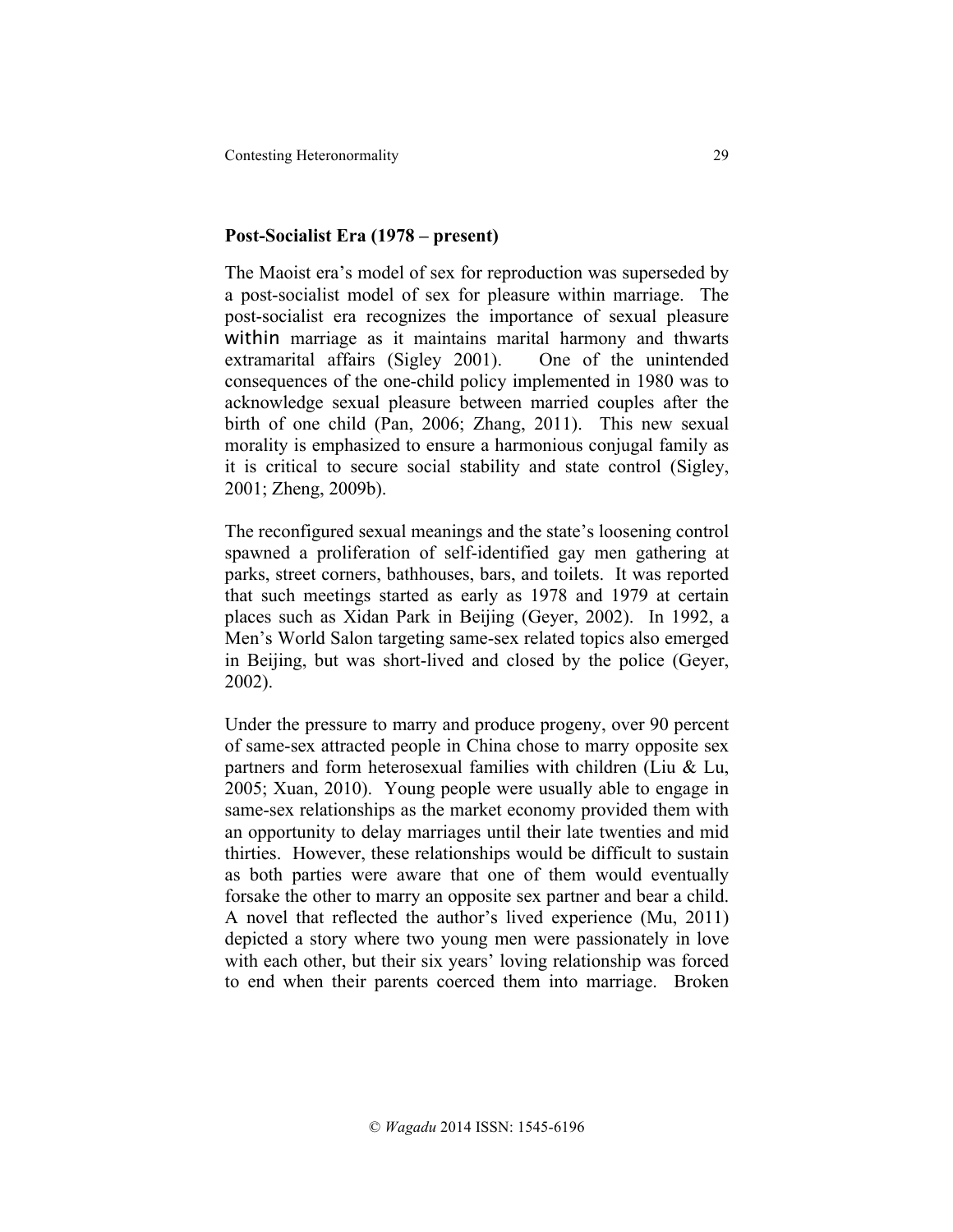hearted, one of them committed suicide, and the other one followed a year later (Mu, 2011). The secret nature of same-sex relationships that continued outside of a heterosexual marriage usually made it vulnerable and short-lived.

Despite the market reform and rule of law, the Chinese police continued to apprehend, interrogate, and detain people for engaging in same-sex acts (Li, 2006). Crackdown campaigns targeted same sex behaviors and centered on places where samesex attracted people tended to congregate such as public parks and toilets (Li, 2006). Stories circulated among same-sex attracted people about police brutality, including virulent beating, humiliation, threats of public exposure, and deliberate intimidation. A 1996 film "East Palace, West Palace" (Zhang, 1996) vividly captured police harassment and brutality toward same-sex attracted men who congregated in public toilets. Indeed, the lack of laws and regulations relating to same-sex acts continued to result in arbitrary administrative penalties (Li, 2006).

Scholarly works about homosexuality started emerging during the 1980s and 1990s, but the major concern of many books was to cure and treat homosexuality. For instance, Chinese sexologist and sociologist Liu Dalin and his collaborator published a book in 2005 titled "A Study of Chinese Homosexuals," which had an entire chapter devoted to the prevention and cure of homosexuality (Liu & Lu, 2005). The chapter dealt with the social causes of homosexuality, the different categories about homosexuality, and prevention and cure of homosexuality. Another sociologist Fang Gang (1995) published his study on homosexuality in China in 1995, which discussed how he posed as a physician and persuaded same-sex attracted men to accept his antidote for homosexuality, in his attempt to procure information from them.

On the one hand, these works broke the taboo on discussing this topic and made the public aware that same-sex attraction existed in Chinese society. On the other hand, they were detrimental in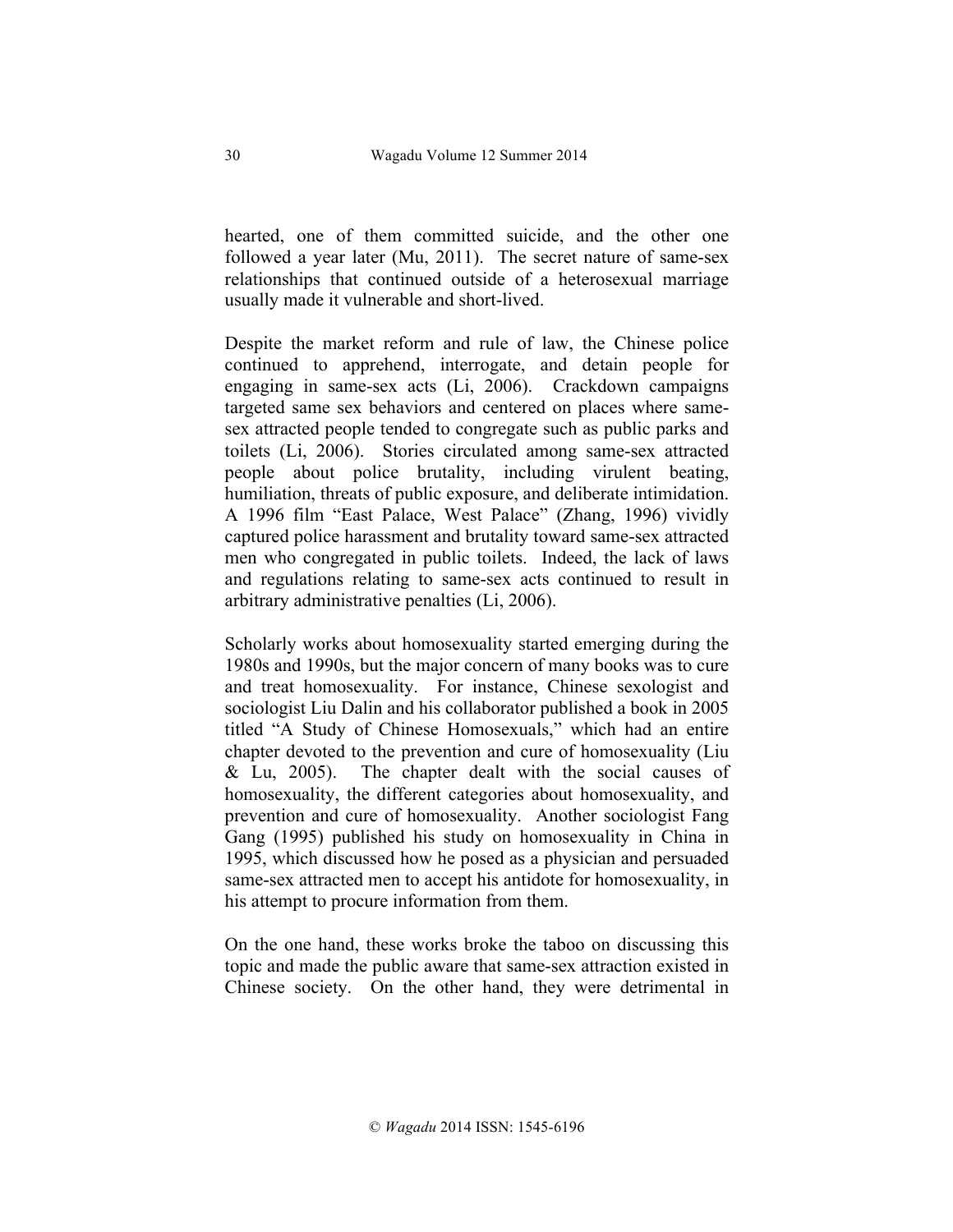ascribing attributes of illness and deviance to same-sex attracted people (see also Geyer, 2002).

Indeed, the police, state, popular media, and many academic works continued to pathologize same-sex attracted people and regulate same-sex acts. As Li Yinhe points out, "The continued use of administrative sanctions denies homosexuals equality before the law, including the right to equal employment and opportunities for promotion" (Li, 2006, p. 94). In the current era, same-sex attracted people still struggle to masquerade their sexual identity for fear of social, cultural, and administrative consequences.

# **Conclusion**

Through a critical analysis of the cultural history of homoerotic romance in China, this paper not only refutes and discredits postsocialist naturalization of heteronormality, but also reveals the plasticity and contingency of sexual meanings and sexual practices that are determined and defined by the cultural and political context.

As shown in this paper, prior to Western intrusion, same-sex attracted people in China were not categorized by their sexual essence, but by their particular social roles. Homoerotic romance was an integral part of society and spanned across classes from imperial emperors and government officials to working-class laborers. It was not only widely accepted, but also respected and admired as a cultural capital, indicative of a person's social status, artistic creation, and economic class.

Homoerotic romance was by no means construed as antithetical to Confucian family ethics. Rather, it was considered adhering to Confucian family ethics, as it did not conflict with heterosexual marriage and child rearing responsibilities. As we have seen, men who were involved in homoerotic romance had already fulfilled their family obligations by marrying wives and producing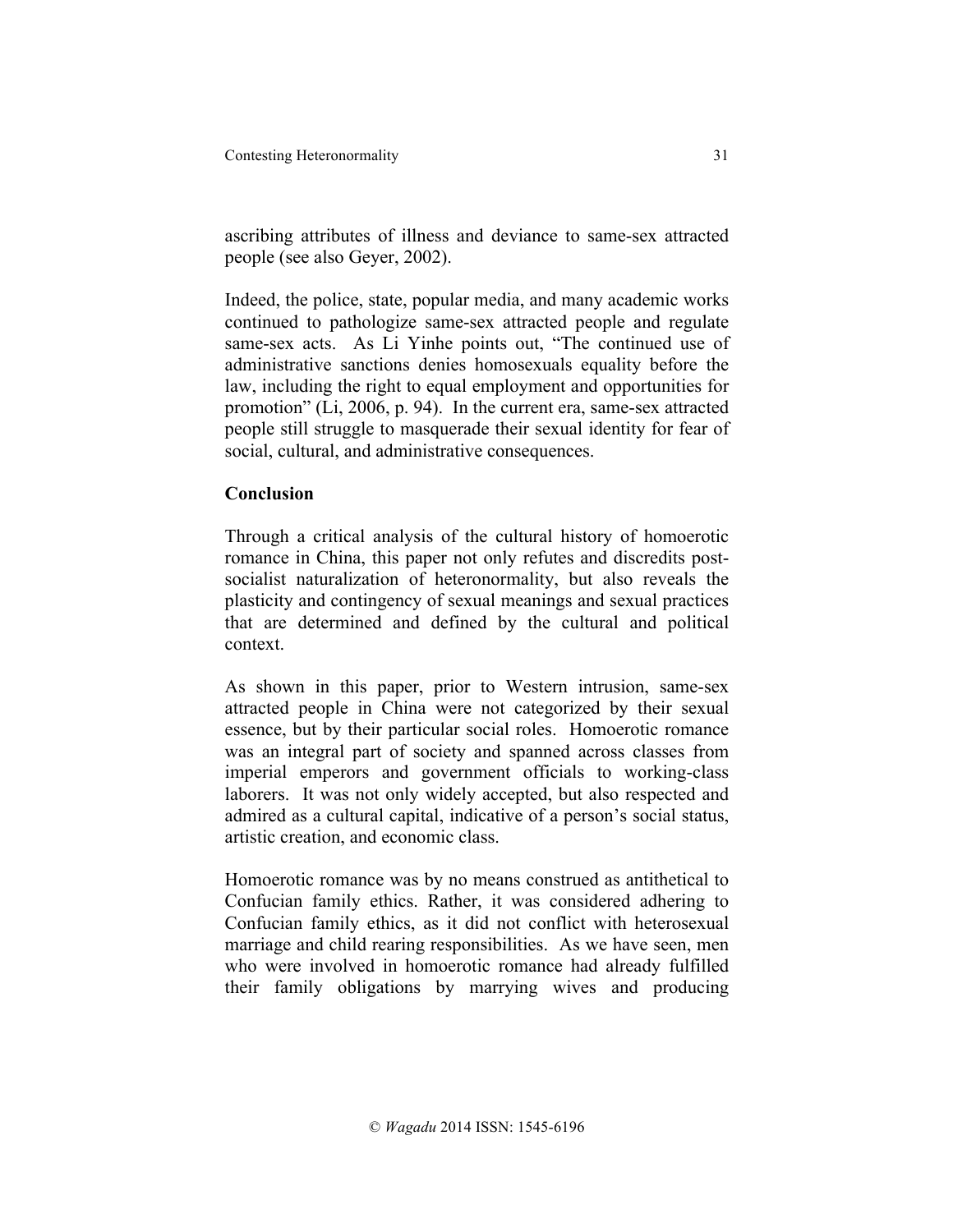progenies. Marriage was envisioned as a social structure with its specific social functions to infuse two lineage groups and consolidate status and class. The social functions of marriage determined that marriage was devoid of romance and love, which could be pursued and obtained outside of marriage. Social ethics did not see any conflict between intra-marital responsibilities and extramarital pleasures from homoerotic romance. Indeed, as long as marriage continued to be viewed as a vehicle to fulfill social functions rather than individual happiness, a convergence of heterosexual marriage and extramarital homoerotic romance would persist.

The onslaught of Western ideas at the turn of the twentieth century overturned the fluid and indeterminate representation of sex and gender in classical Chinese medicine. Sexuality was never central to the notion of gender prior to this time. It was the family structure and social roles that gender was anchored upon. During this time, gender differences, for the first time in history, were defined in biological terms. The biological and unitary category of women - nuxing (female sex) was created during the May Fourth Movement in 1919. For the first time in Chinese history, there was a word meaning biological woman (Barlow, 1994). This creation not only facilitated the nationalists' attack on the Confucian family, but also opened a new space to discuss gender and sexuality. $x^x$ 

Acceptance of Western concepts ended the Chinese cultural context that brewed the acceptance and admiration of homoerotic romance. Chinese intellectuals imported and accepted a scientific discourse of biological determinism that pathologized and demonized non-reproductive sexuality, including same-sex acts. The category of "homosexuality" was created during this time, and homosexuality was vilified and demonized as detrimental to health and the social order. New concepts of "normal" sex deemed homosexuality a deviance, and therefore a crime, and blamed it as the very source of a weak nation in crisis.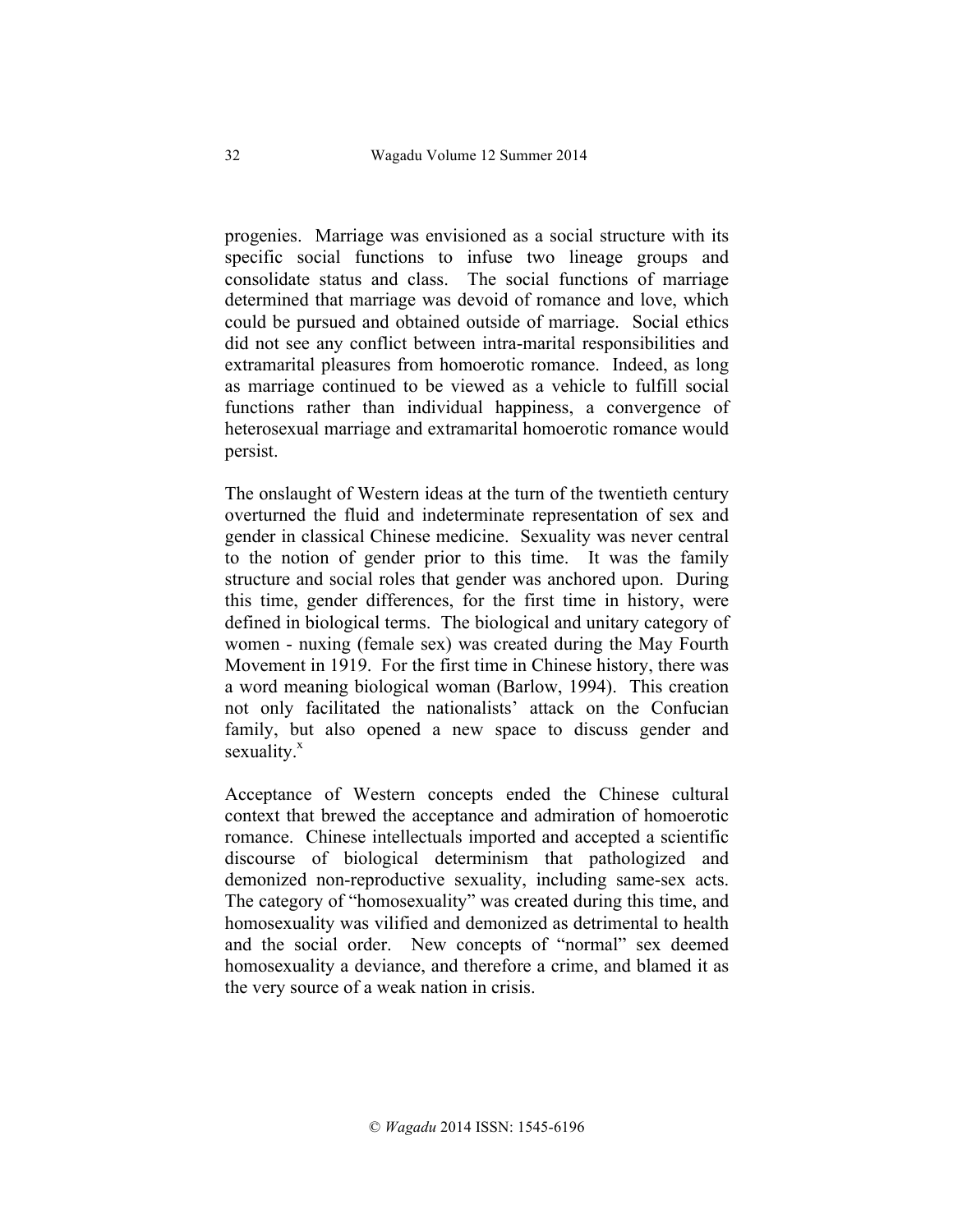This transition from a family-based gender difference to an essentialized, naturalized view of sexual difference with a biological basis (Foucault  $1978$ )<sup>xi</sup> led to virulent regulations, surveillance, and even punishment of same-sex acts by the state, especially by the Maoist state. The Maoist state's concerns with sexual pleasures prompted the state to "penetrate private bodies" "in an increasingly detailed way" (Foucault 1978, p. 106-7).

The Maoist era restricted sex to reproduction and deemed procreation beneficial for society and state building. Sexual pleasure was castigated as a feature of the decadent and degenerate capitalist lifestyle. The state was intent on policing, disciplining, and penalizing same-sex acts and other non-procreative sexual activities that were perceived as criminal and deviant.

This historical account of same-sex relationships in China's past and present should help contest the naturalization of heteronormality and ascertain the fact that sexual practices and sexual meanings are products of the cultural and political context in which they find expressions.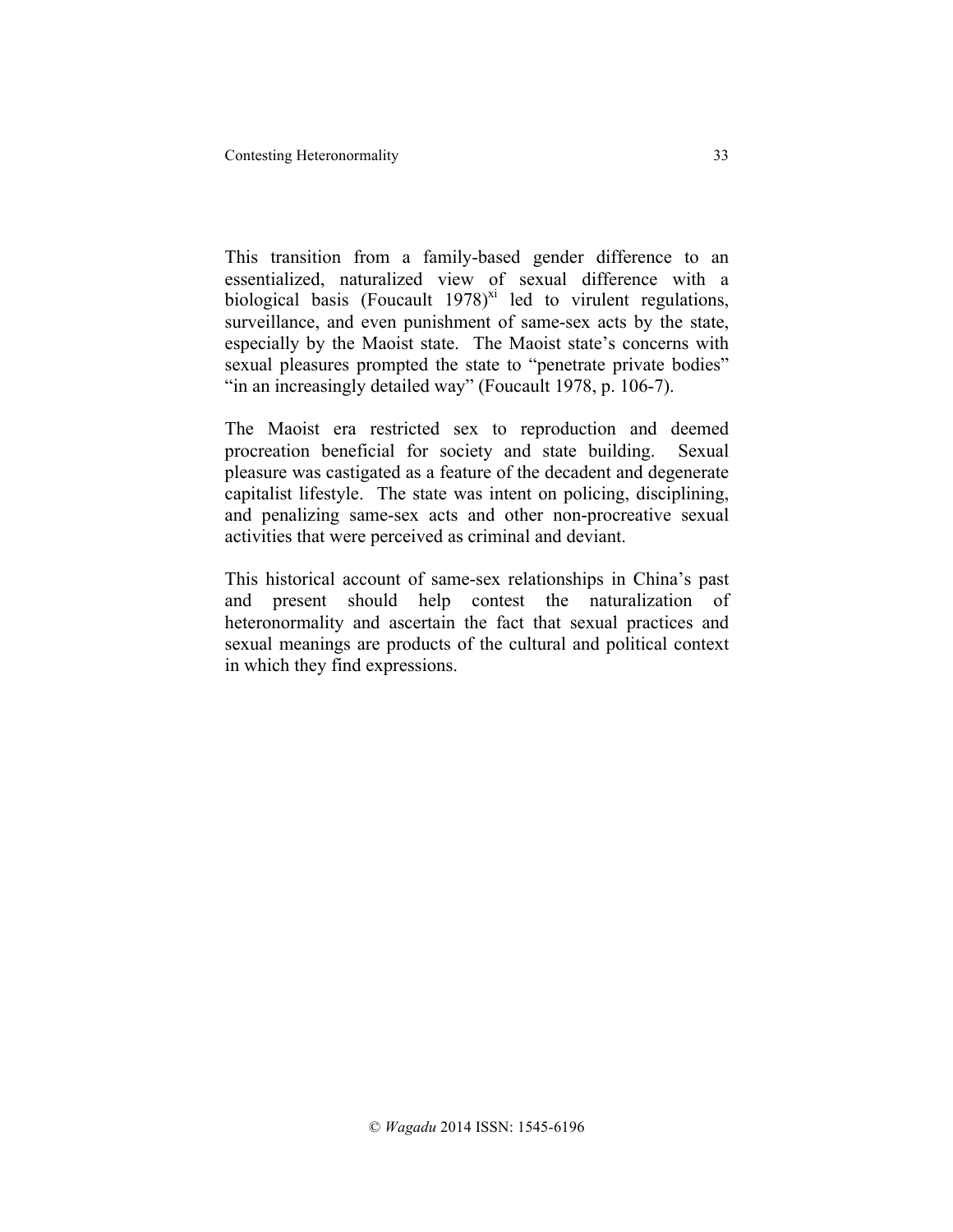### **References**

- Barlow, T. (1994). Theorizing woman: Funu, guojia, jiating. In Zito, A. & Barlow, T. E. (Eds.), *Body, subject and power in China*. Chicago: University of Chicago Press.
- Bullough, V. L. (1976). *Sexual variance in society and history*. New York: Wiley.

Chou, E. (1971). *The dragon and the phoenix: The beak of chroese love and sex*. New York: Arbor House.

- Dikotter, F. (1995). *Sex, culture, and modernity in china*. London: Hurst & Company.
- Evans, H. (1993). *Sexual citizenship: The material construction of sexualities*. London: Routledge.
- Fang, G. (1995). *Homosexuality in China* (tongxinglian zai zhongguo). Jilin: Jilin Renmin Publishing House.
- Foucault, M. (1978). *History of sexuality. Vol. 1*. New York: Random House.
- Furth, C. (1988). Androgynous males and deficient females: Biology and gender boundaries in sixteenth- and seventeenth-century China. *Late Imperial China*, 9 (2 December), 1-31.
- Geyer, R. (2002). In love and gay. In Link, Perry & Madsen, Richard P. & Pickowicz, P. G. (Eds.), *Unofficial China in a Globalizing Society* (pp. 251-274). Maryland: Rowman & Littlefield Publishers.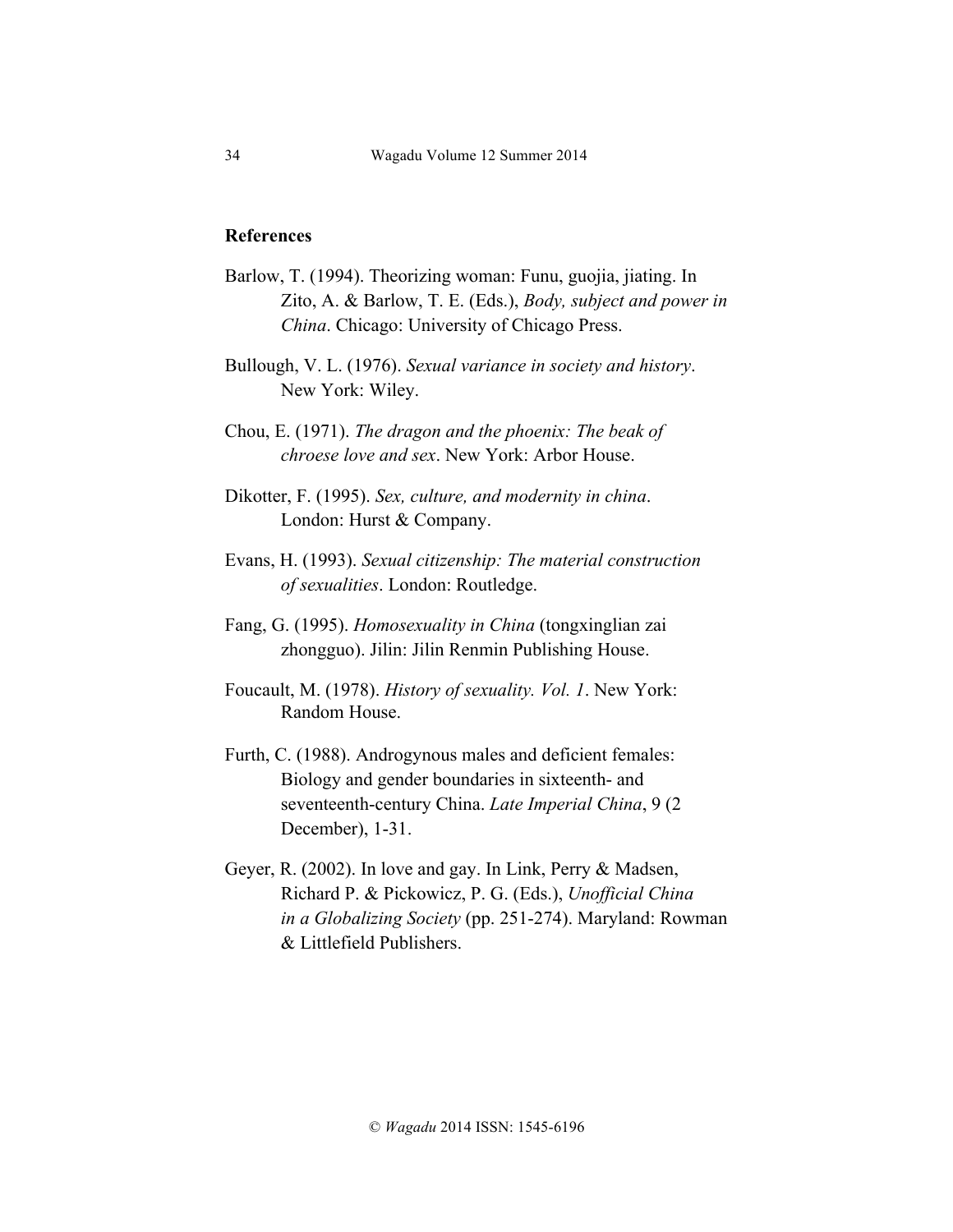- Goldstein, J. (2007). *Drama kings: Players and publics in the recreation of Peking Opera, 1870-1937*. Berkeley: University of California Press.
- Hinsch, B. (1992). *Passions of the cut sleeve: The male homosexual tradition in China*. Berkeley: University of California Press.
- Honig, E. (2003). Socialist sex: The cultural revolution revisited. *Modern China*, *29*(2), 143-175.
- Jiang, Jin. (2009). *Women playing men: Yue opera and social change in twentieth-century Shanghai*. Seattle and London: University of Washington Press.
- Jones, R. H. (1999). Mediated action and sexual risk: Searching for 'culture' in discourses of homosexuality and AIDS prevention in China. *Culture, Health & Sexuality*, *1*(2), 161-180.
- Kang, W. (2009). *Obsession: Male same-sex relations in China, 1900-1950*. Hong Kong: Chinese University of Hong Kong Press.
- Li, Y. (2006). Regulating male same-sex relationships in the People's Republic of China. In E. Jeffreys (Ed.), *Sex and sexuality in China* (pp. 82-101). London and New York: Routledge.
- Li, Y. & Wang, X. (1993). *Their world – An inside look of Chinese male homosexual group* (tamen de shijie – zhongguo nan tongxinglian qunluo toushi). Shanxi: Shanxi Renmin Publishing House.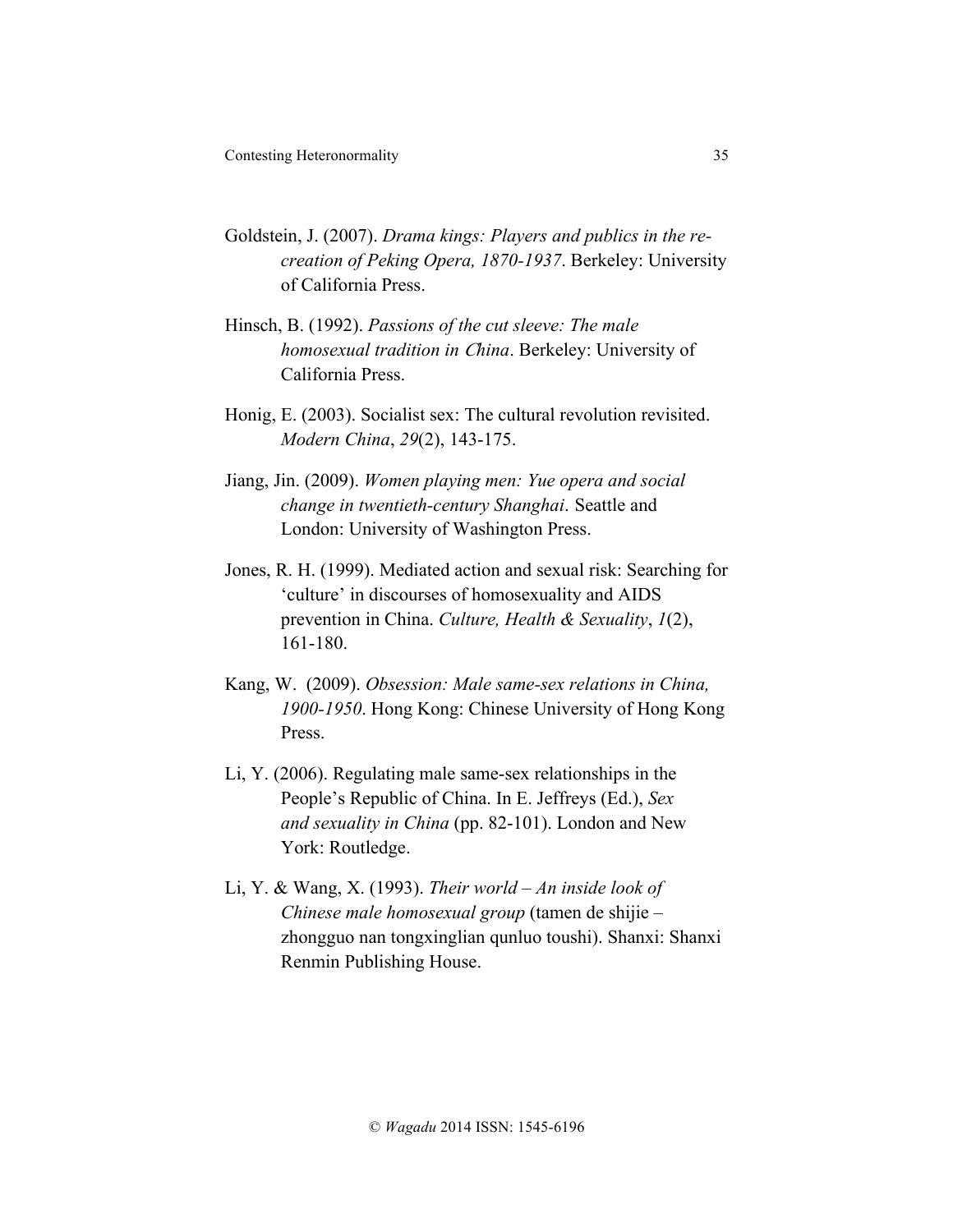- Liu, D. & Lu, L. (2005). *A study of Chinese homosexuals* (zhongguo tongxinglian de yanjiu). Beijing: Zhongguo Shehui Publishing House.
- Liu, L. (1993). Invention and intervention: The female tradition in modern Chinese literature. In T. E. Barlow (Ed.), *Gender politics in modern China*. Durham and London: Duke University Press.
- Mann, Susan. (2011). *Gender and sexuality in modern China history*. New York: Cambridge University Press.
- Mu, Y. (2011). A tragic story of Dalian men (Dalian nanhai de beiqing gushi). *Danlan Organization*. Retrieved August 2, 2013, from *http://www.danlan.org/disparticle\_37425\_3\_2.htm.October 23*.
- Ng, V. (1987). Ideology and sexuality: Rape laws in Qing China. *Journal of Asian Studies, 46*(1), 57-70.
- Pan, G. Trans. (1946). *Xiangxinli xue* (Psychology of sex: A manual for students by Havelock Ellis). Beijing: Shangwu Yinshuguan.
- Ruan, F. F. (1991). *Sex in China: Studies in sexology in Chinese culture*. New York: Plenum.
- Ruan, F. & Tsai, Y. (1987). Male homosexuality in traditional Chinese literature. *Journal of Homosexuality*, *14*(3-4), 21- 33.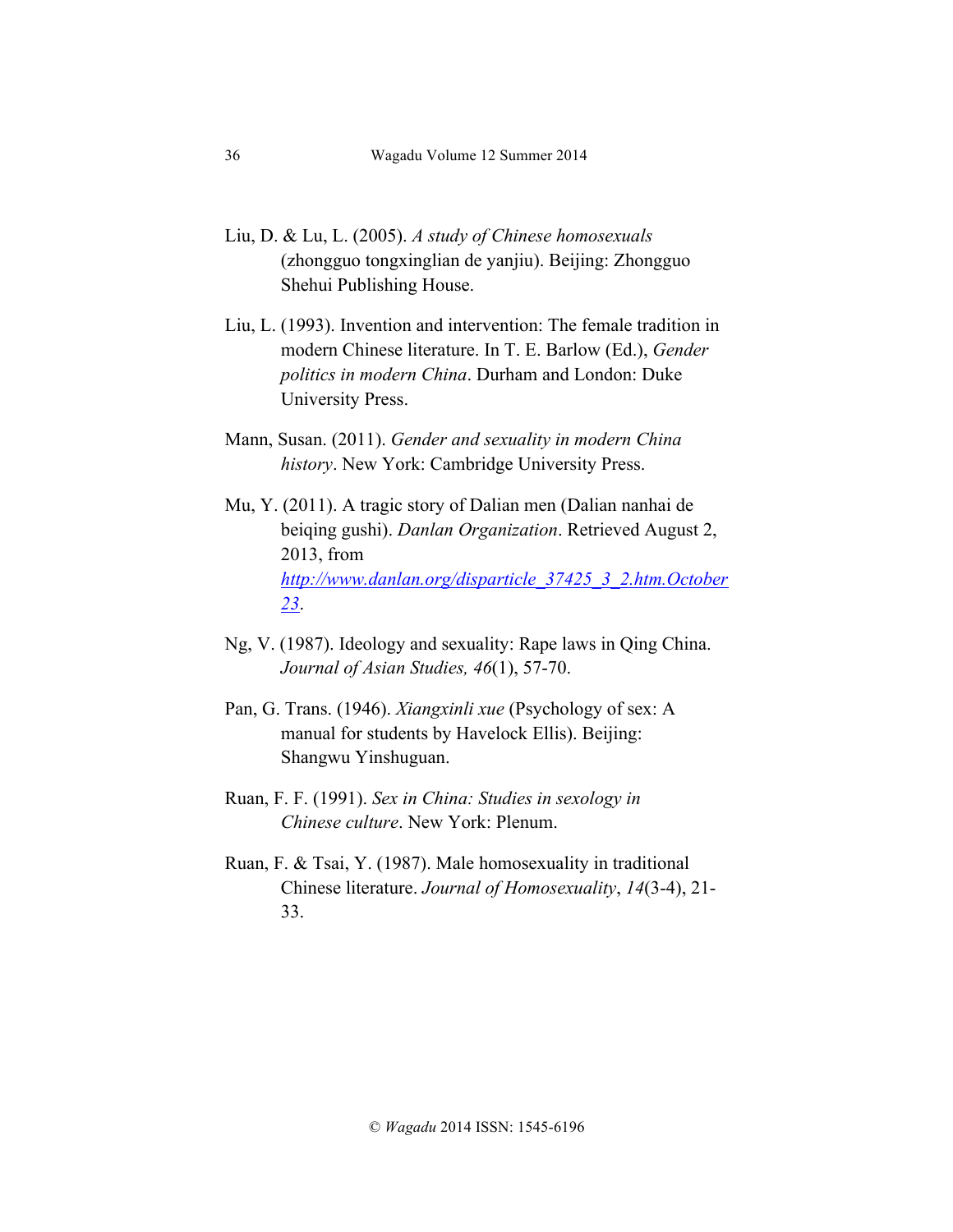- Ruan, F. (1997). China. In West, D.J. & Green, R. (Eds.), *Sociolegal control of homosexuality: A multi-nation comparison* (pp. 57-66). New York: Plenum Press.
- Sang, T. (2003). *The emerging lesbian: Female same-sex desire in modern China*. Chicago: The University of Chicago Press.
- Sigley, G. (2001). Keep it in the family: Government, marriage, and sex in contemporary China. In M. Jolly & K. Ram (Eds.), *Borders of being: Citizenship, fertility, and sexuality in Asia and the Pacific* (pp. 118–153). Ann Arbor: University of Michigan Press.
- Sommer, M. (2002). *Sex, law, and society in late imperial China*. Stanford: Stanford University Press.
- Van Gulik, R. (1961). *Sexual life in ancient China: A preliminary study of sex and society from ca. 1500 B.C. till 1644 A. D*. Leiden: Brill.
- Vitiello, G. (1992). The dragon's whim: Ming and Qing homoerotic tales from *The Cut Sleeve. T'ung pao*, *77*, 349- 351.
- $\frac{1}{2}$ --------------. (1996). The fantastic journey of an ugly boy: Homosexuality and salvation in late Ming pornography. *Positions: East Asia Cultures Critique*, *4*(2), 291-320.
- ---------------------. (2011). *The libertine's friend: Homosexuality and masculinity in late imperial China*. Chicago: University Of Chicago Press.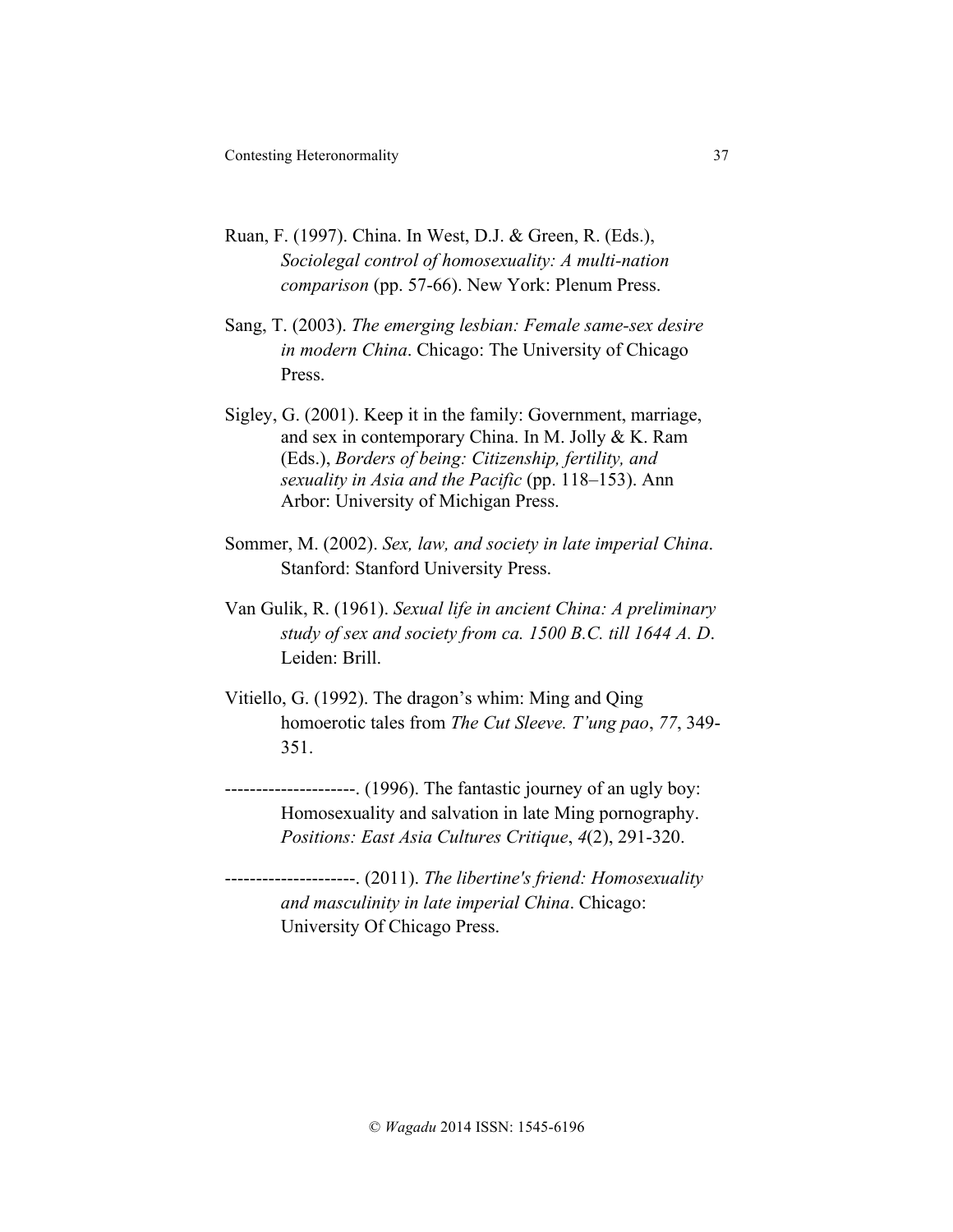- Wang, D. D. (1997). *Fin-de-siècle splendor: Repressed modernities of late Qing fiction, 1849-1911*. Stanford, CA: Sanford University Press.
- Wu, C. (2004). *Homoerotic sensibilities in late imperial China*. London and New York: RoutledgeCurzon.
- Wu, Y. (2010). *Reproducing women: Medicine, metaphor, and childbirth in late imperial China*. Berkeley: University of California Press.
- Xuan, X. (2010). Chinese homosexuals' sham marriage (Zhongguo tongxinglian zhe wunai de xingshi hunyin). *China Daily* (Zhongguo ribao), June 8, 18.
- Zhang, E. (2011). China's Sexual Revolution. In Kleinman, A., Yan, Y., Jing, J., Sing, L., & Zhang, E. (Eds.), *Deep China: The moral life of the person* (pp. 106-151). Berkeley: University of California Press.
- Zhang, Y. (producer). (1993). *East palace, west palace* (Donggong xigong). Written by Wang, Xiaobo. Amazon Entertainment Ltd. and Ocean Films.
- Zheng, T. (2009a). *Red Lights: The Lives of Sex Workers in Postsocialist China*. Minneapolis: University of Minnesota Press.
- Zheng, T. (2009b). *Ethnographies of prostitution in contemporary China: Gender relations, HIV/AIDS, and nationalism*. New York: Palgrave Macmillan Press.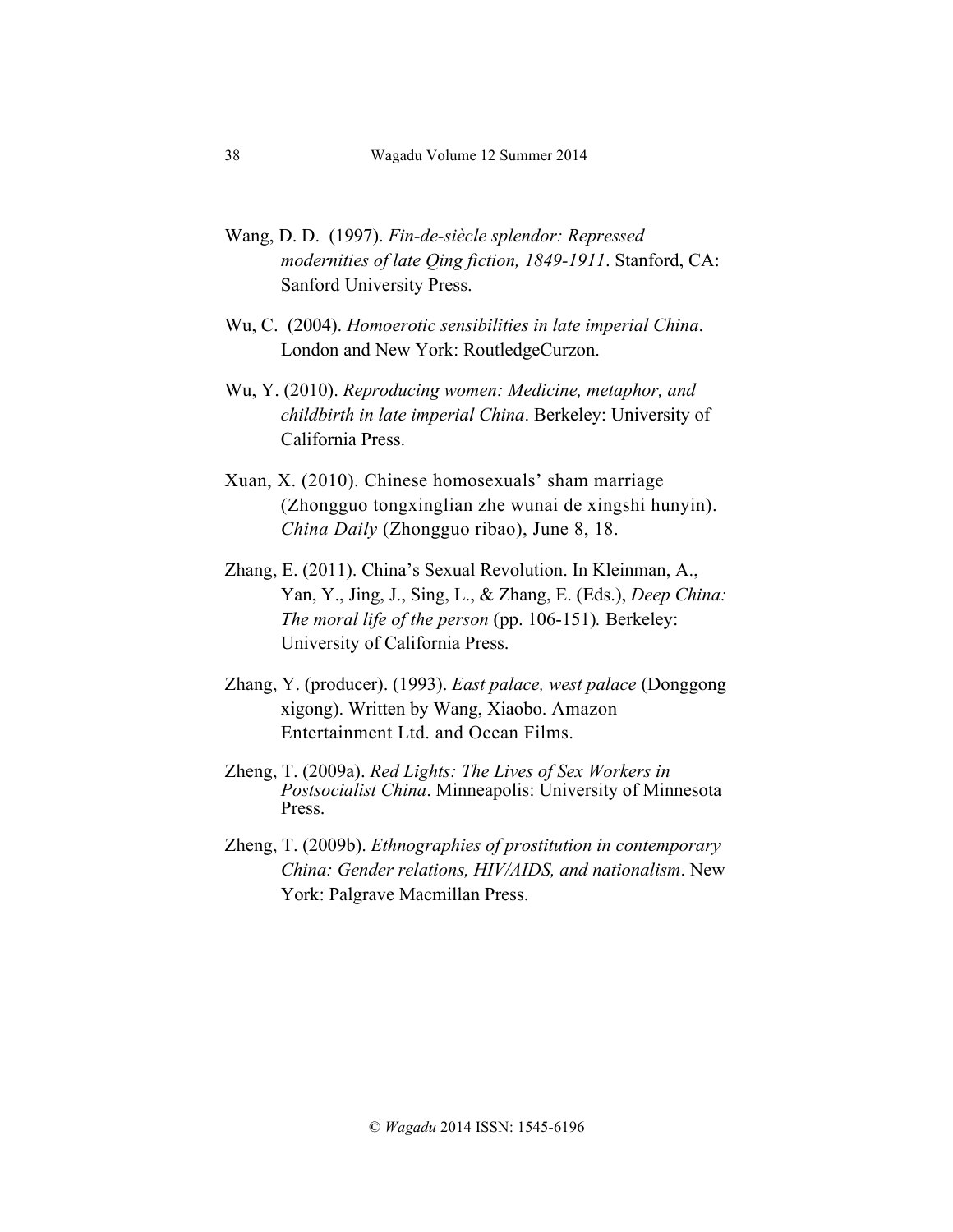Contesting Heteronormality 39

## **Notes**

<sup>i</sup> Nanfeng (male-mode or male-love) was another most common expression to depict homoerotic relationships.

ii Favorites were often targeted as threatening the political order by profiteering from the emperor's love (Hinsch, 1992).

 $\ddot{h}$  It was recounted that in the Northern Dynasties (386-535 A.D.), a famous scholar Chen Chien, due to his large penis, caused the intercourse to be very painful for his sexual partner - the sixteenyear-old boy Zi Gao (Ruan, 1991). To endure the pain, Zi Gao bit on the bed covers so hard that he destroyed the covers. When asked if he was hurt, Zi Gao responded, "My body is yours. I am loved by your love; even death is worthy."

<sup>&</sup>lt;sup>iv</sup> In the story, Wen Di was extremely generous toward his male favorite Deng Tung, who became the richest man of his time. Deng Tong displayed his loyalty toward Wen Di by using his mouth to dry out Wen Di's skin blister. Wen Di dressed down his son for his son's refusal to do it. After his son took over the reign, he retaliated against Deng Tung, who died of starvation. <sup>v</sup> The literati displayed far more interests in homoerotic pleasure than the other social classes (Wu 2004). Throughout Chinese history, it was the literati that exerted an influential impact on the trends of cultural fashion.

vi During late Ming, the life path of young boy-actors and catamites was usually a pitiful one. These young boys were feminized and treated as sexual objects for the enjoyment and fantasies of the elite men (Wu 2004). As the dominating man in the homoerotic relationships enjoyed prestige and higher social status, the dominated one, like women, was relegated to a lower status and social stigma (Sommer 2002). Unlike women who could be taken as concubines, catamites faced rejection as they aged. While a few managed to purchase an official position, the majority during late Ming were abandoned. Stories depicted them as beggars who usually died young (Wu 2004).